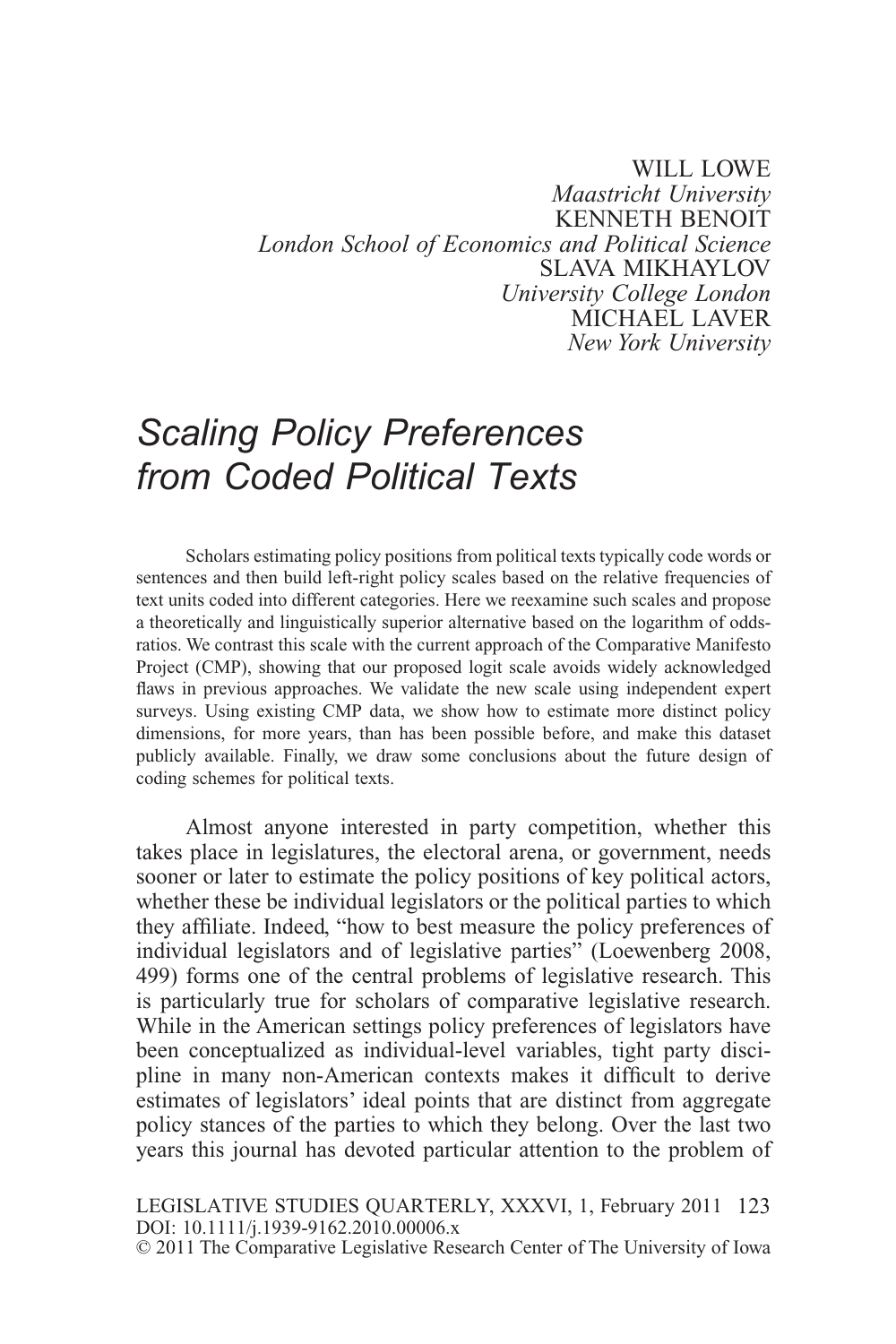measuring the policy preferences of legislators (e.g., Alemán et al. 2009; Carroll et al. 2009; Carrubba, Gabel, and Hug 2008; Clinton and Jackman 2009; Hix and Noury 2009; Saiegh 2009; Schickler and Pearson 2009). Here we contribute to this discussion by focusing on the estimates of policy positions of parties in legislatures on different dimensions over time.

In comparative legislative research, there are many sources of data from which estimates of the policy positions of key political actors—be these legislators or legislative parties—can be derived. These include, among others: mass surveys; expert surveys; political text; roll-call votes; and bill sponsorship (see Benoit and Laver 2006, for a review). By far the most abundant source of data on policy positions, both cross-sectionally and over time, is political text. Text is a direct by-product of political activity by the political actors whose positions we wish to estimate, whether this text takes the form of speeches, debates, written submissions, written rulings, or—by far the most commonly used in the profession for estimating party policy positions—election manifestos issued by political parties. These manifestos outline policies that parties will enact once elected to legislative or executive office and serve as the empirical basis for many models of party competition in legislative and other policymaking settings.

The wide availability of these materials in electronic form has led to a large number of automated and semiautomated methods for scaling positions from political texts based on the statistical analysis of word patterns (e.g., Bara, Weale, and Biquelet 2007; Benoit and Laver 2003; Hilliard, Purpura, and Wilkerson 2007; Hopkins and King 2010; Klemmensen, Hobolt, and Hansen 2007; Laver and Garry 2000; Lowe 2008; Martin and Vanberg 2007; Monroe and Maeda 2004; Pennings and Keman 2002; Quinn et al. 2010; Slapin and Proksch 2008; Yu, Kaufmann, and Diermeier 2008). Despite this growth in automated methods, however, the most common means of analyzing political text remains manual content analysis (Krippendorff 2004; Neuendorf 2002). In a traditional manual content analysis, a predefined categorical coding scheme is applied to segments of text by trained human coders (e.g., Baumgartner, Green-Pedersen, and Jones 2008). The most comprehensive and most frequently used such dataset comes from the Comparative Manifesto Project (Budge et al. 2001; Klingemann et al. 2006, hereafter CMP) which contains the results of coding more than 3,000 election manifestos for more than 650 parties in over 50 countries. CMP data form the basis for hundreds of published studies by third-party authors and are almost always used to estimate policy positions for political parties on left-right scales.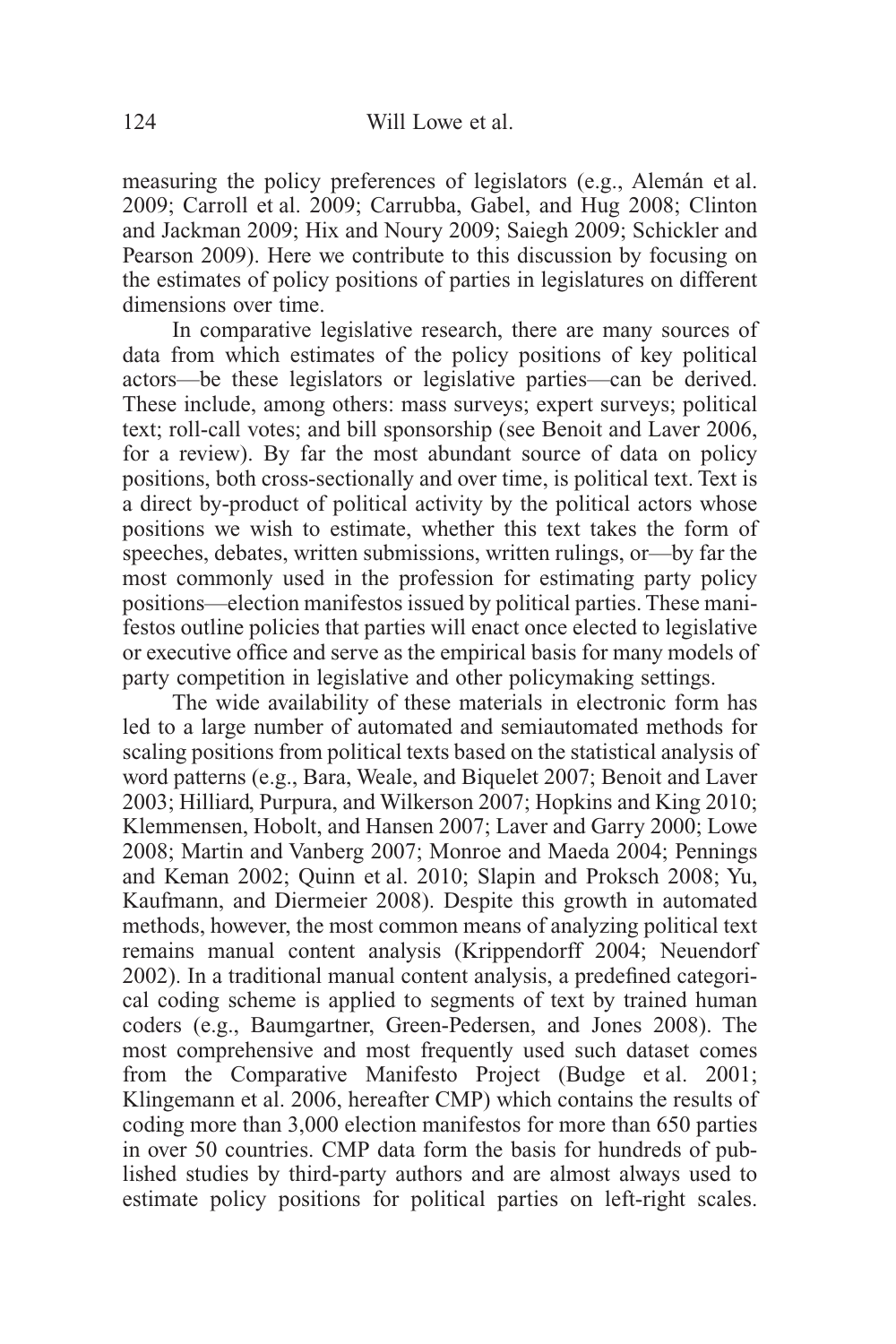Almost everyone using CMP data does so for the same reason: they want to estimate *positions* of parties on different common policy dimensions. Doing this typically implies assuming that a set of party positions, whether a cross-section or a time series, can be located on some (continuously defined) metric scale. Such a scale allows analysts to make statements to the effect that, for example: party *A* is "moving" towards the left; parties *A* and *B* are "closer" to each other than either is to party *C*; given parties *A*, *B*, and *C*, the "median legislator" in the set of three parties is at *X*; and so on. Spatial theories of policy preferences typically assume that party positions exist on a continuous scale, usually an interval scale, although content coding schemes such as the CMP record only absolute and relative category counts of discrete text units. To convert these observed category counts into points on a continuous policy dimension, therefore, some scaling procedure is required. The CMP data offer several general political scales based on aggregating counts of text categories. The most widely used of these is the CMP's left-right "Rile" scale, constructed by subtracting the sum of 13 "left"-associated categories from the sum of 13 "right"-oriented categories.<sup>1</sup> There are many different ways to construct such scales, however, and the choice of scaling procedure involves decisions that must be defended on methodological and substantive grounds.

In this article we present a new method for scaling continuous left-right policy positions from political text coded into discrete categories and demonstrate its superiority to current approaches. Comparing our measure to previous scales, we demonstrate that our proposed scale not only better satisfies general political, linguistic, and psychological criteria, but also that it exhibits superior empirical properties when applied to the CMP data. We validate our new scale externally through comparison to independent expert surveys. Not only can our new approach be applied to improve existing policy estimates for the most commonly used CMP scales, it can also be used with existing CMP data to unlock reliable positional estimates on new policy dimensions. These new and improved scales will provide researchers in legislative studies with not only more valid measures of the policy positions than ever before, but also unlock measures for previously unused dimensions of policy that can be used to test empirical models of party competition, legislative coalitions, government formation, and executive-legislative relations. To make the scale immediately useful to applied researchers, we provide a full dataset, described in an appendix and in Tables 1 and 3, of these newly scaled policy positions with 21 new left-right scales, at least half of which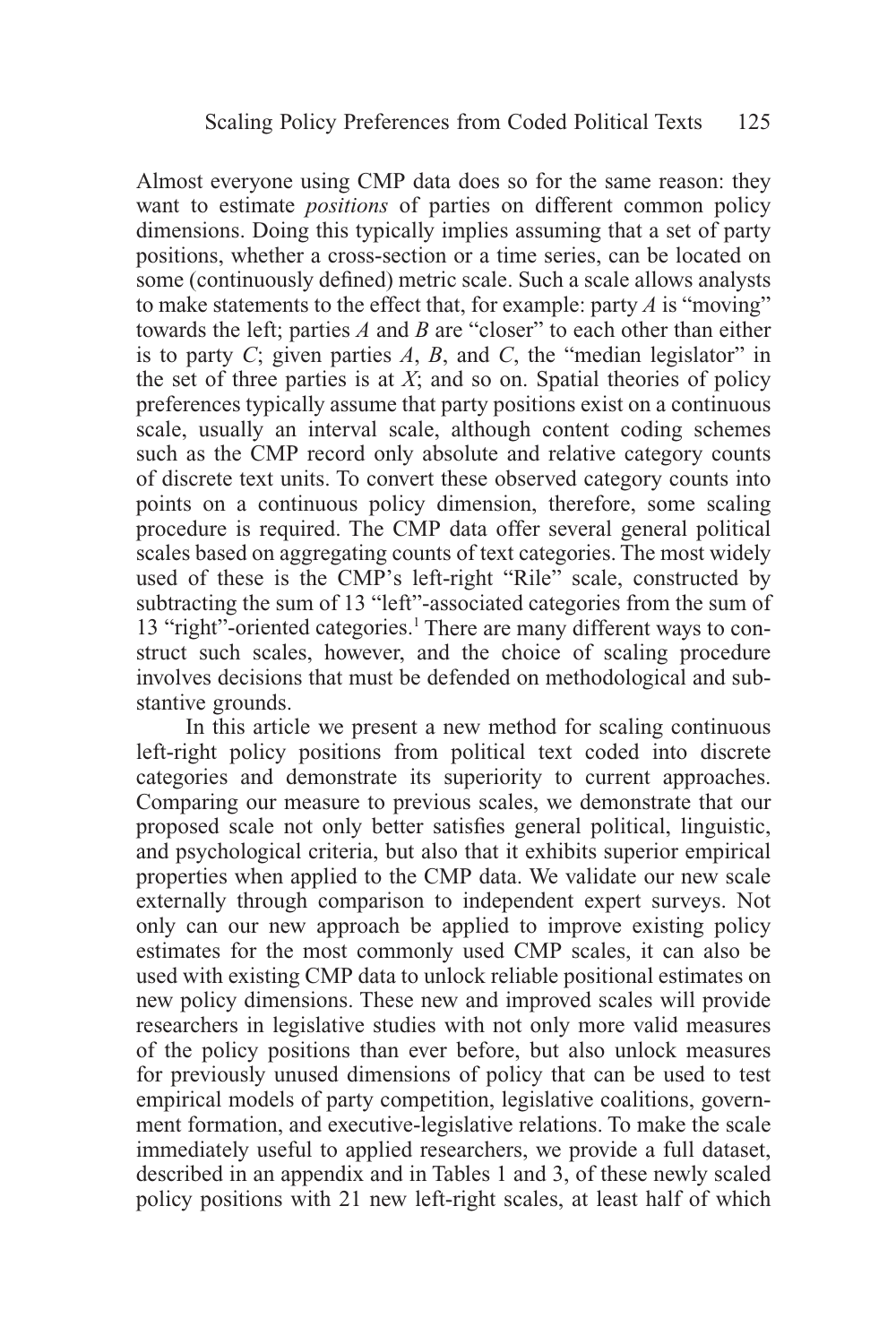have never before been used in applied, published research. Following the method for estimating uncertainty from political text of Benoit, Laver, and Mikhaylov (2009), we also provide confidence intervals for every new estimate. Finally, by justifying and demonstrating what types of coding categories are best compared to create continuous scales, our findings provide direct lessons for the future design of improved political text coding schemes.

### **How Should Policy Mentions Be Counted?**

The CMP's manual coding process involves several stages. In the first step, a human coder is given a political party manifesto, which he or she then divides into discrete, nonoverlapping text units known as "quasi-sentences." Quasi-sentences are textual units that express a policy proposition and may be either a complete natural sentence or part of one. Once identified, the quasi-sentence is then assigned to one of 56 mutually exclusive policy categories, distributed across seven broad policy domains such as "Political System" or "Economy." CMP data thus take the form of counts of sentences in categories, a unit of analysis that is intermediate between the more holistic analysis offered by an interpretative approach and more detailed syntactic analyses (Popping 2007; van Atteveldt, Kleinnijenhuis, and Ruigrok 2008) and purely lexical approaches (Laver, Benoit, and Garry 2003; Slapin and Proksch 2008). Category counts are then converted to percentages by dividing by the total number of sentences in the manifesto. These category percentages are then either interpreted directly as conveying information about the policy preferences of their authors or may be additively scaled to construct more general indices.

Normalizing counts this way makes sense under three conditions that we will not, for the purposes of this article, dispute: first, the sentence is the fundamental unit of policy assertion; second, different sentences assigned to the same category are exchangeable or independently distributed conditional on their policy category; third, the total number of sentences assigned to any policy category contains no information about the policy preferences that a platform expresses. The precise choice of how to construct a left-right scale from the normalized sentence counts, however, requires decisions to be made in the construction of scales. Scaling category counts, that is, choosing a procedure to transform observed category counts into estimates of unobserved policy positions, means addressing two independent questions about the content and the form of a scale. These are two funda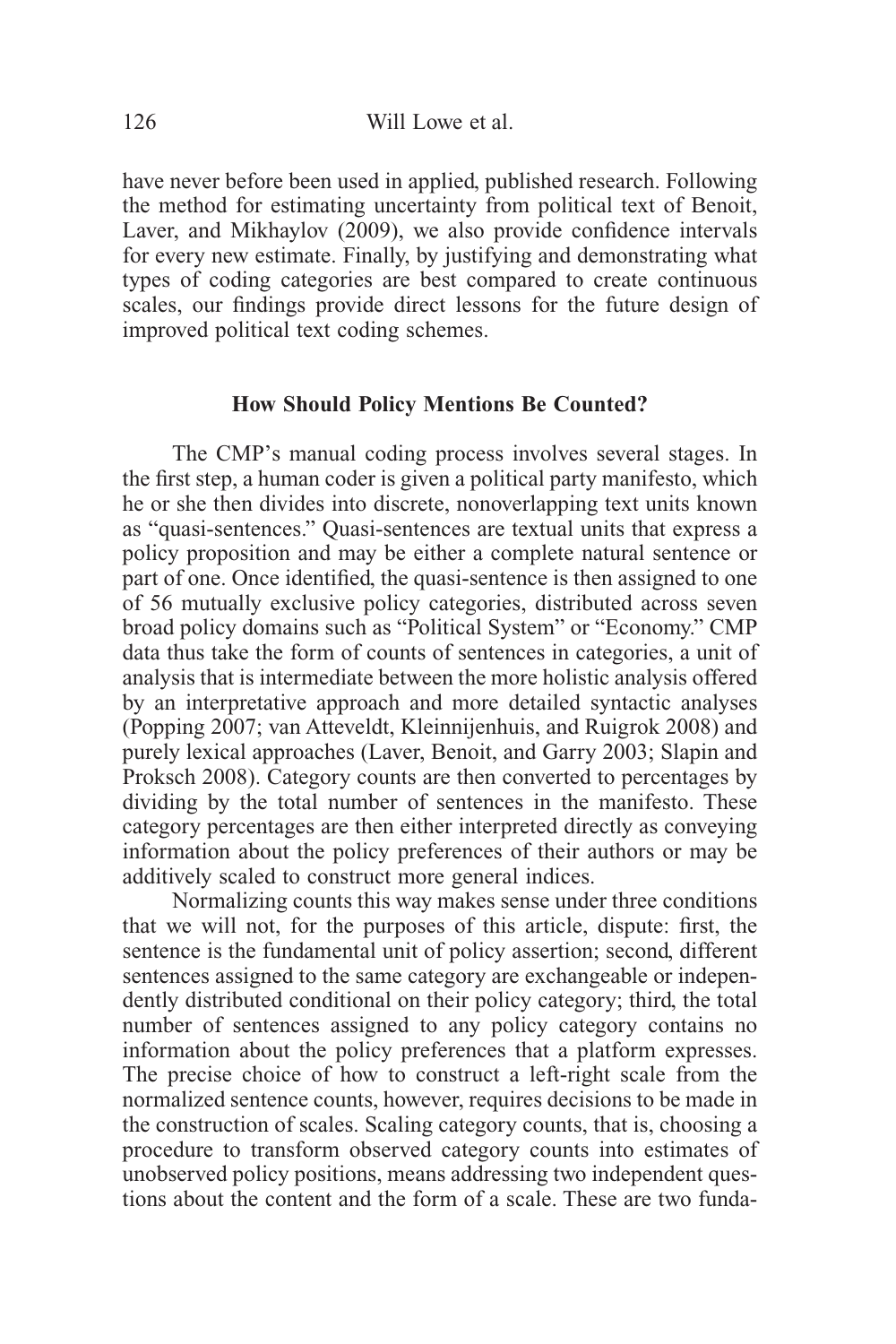mental questions to which we will return as we evaluate different methods of scaling left and right policy.

First, how should sentences be counted when constructing a scale for a particular policy domain? Should one category be considered against an absolute standard, or relative to the counts in a different category, or perhaps relative to the entire document? Second, what is the functional form of the relationship between position and counts? In particular, what is the nature of the marginal effect on sentence counts of changes in a party's position in the policy domain linked to the sentence counts? While these two key issues frame a debate that has previously occupied methodologists concerned specifically with scaling policy positions from the CMP data (e.g., Kim and Fording 2002; McDonald and Mendes 2001a), the debate applies much more generally to *any* effort to construct continuous scales from text coded into discrete categories. In what follows, we reexamine both issues from both a substantive political standpoint and also from linguistic and psychological perspectives.

### **Previous Approaches to Scaling Policy Measures**

In the discussion of scaling measures we assume that for each policy dimension there exists a "left" and a "right" direction represented by at least one CMP category.<sup>2</sup> We will denote the *number* of sentences in a manifesto assigned to the "left" and "right" categories constituting a policy issue as *L* and *R*, respectively, and the total number of sentences in all categories as *N*. (There is also an "other" category count *O* to completely partition the sentences, such that  $L + R + O = N$ .) For instance, for a policy dimension of more to less protectionism, *L* would be the number of sentences coded to "406 Protectionism: Positive," while *R* would be the number of sentences coded to "407 Protectionism: Negative," and the corresponding "PER" variables defined as *<sup>L</sup> N* 100% and  $\frac{R}{N}$ *N* 100%, respectively. The *output* of any scaling procedure is an estimate of the position which we will refer to as  $\theta$ , superscripting to indicate the scaling procedure and subscripting as necessary to indicate the policy dimension.

### *Previous Scaling Procedures*

The CMP was designed to reflect "saliency theory," a particular view of how parties compete and therefore how they express their policy preferences, asserting that "all party programmes endorse the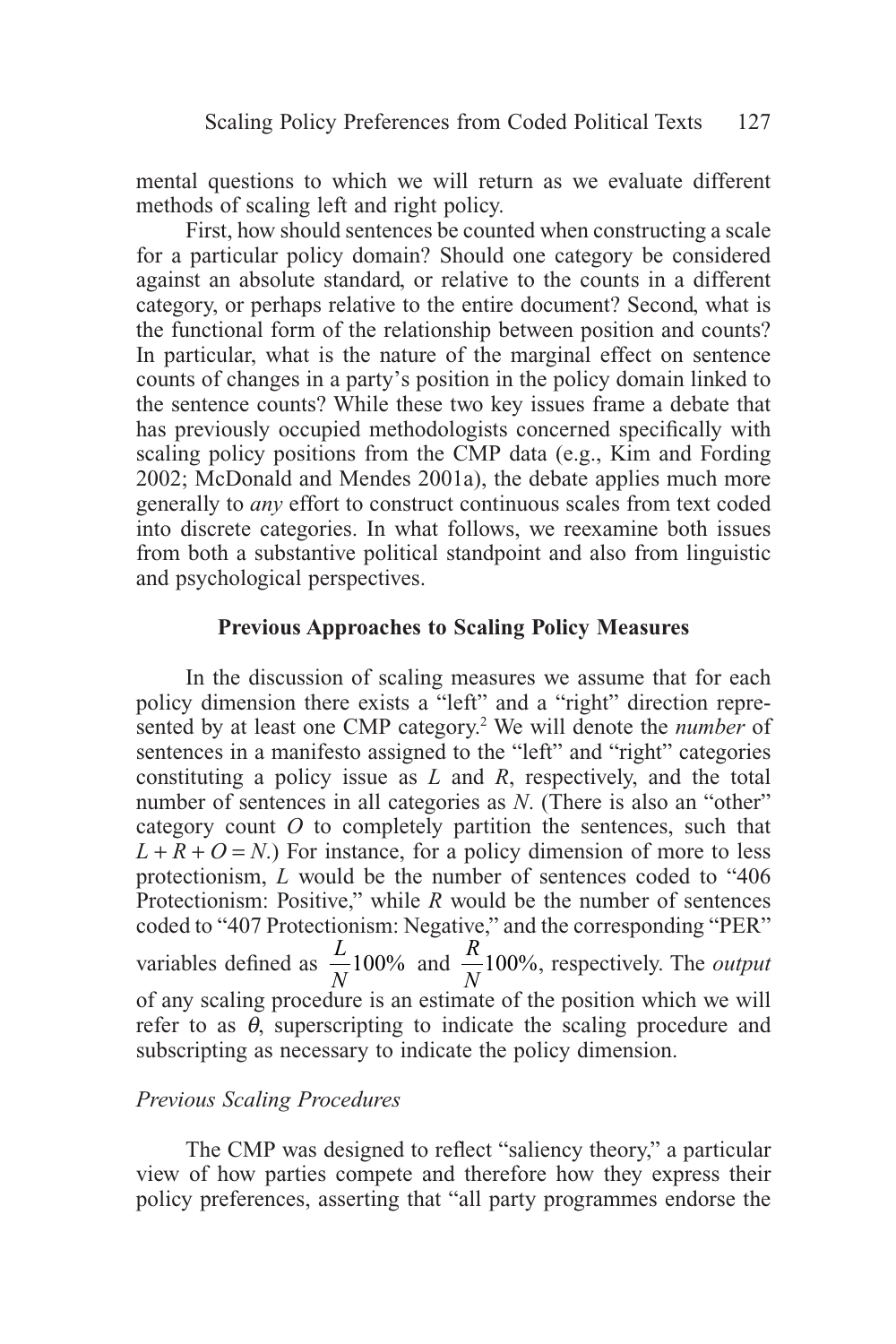same position, with only minor exceptions" (Budge et al. 2001, 82). Parties are assumed to differentiate themselves by emphasising issues on which they have the best reputation with voters (Budge 1994). Because positioning is a matter of emphasis, the answer to the first general methodological question posed above must be that the frequency of quasi-sentences in one policy category should be compared to all other sentences in the manifesto. Budge (1999) suggests that a party's position according to saliency theory,  $\theta^{(S)}$ , should be defined as

$$
\theta^{(S)} = \frac{R - L}{N}.
$$

This saliency measure is based on the difference in counts between left and right sentences counts normalized by the total number of sentences in the manifesto on any issue or on none.<sup>3</sup> From this definition it is clear that the answer to the second general question posed above is that each count in *L* or *R* has the same marginal effect: 1/*N*. The quantity  $\theta^{(S)}$  is equal to zero when there are exactly the same number of left- as right-coded sentences, -1 when there is only one issue on which the party is perfectly "left," and 1 when there is one issue and the party is perfectly "right." In practice, however, the extreme values are never reached because party competition almost never occurs on one dimension only. For instance, the distribution of the CMP's "Rile" left-right index, a measure that encompasses 26 different coding categories, has an empirical range of about  $[-.5, .5]$ .

There is a more subtle constraint on  $\theta^{(S)}$  hidden in this formulation. All theories accept that if an issue becomes less important then a party will devote fewer sentences to it. That is, the relative counts  $R + L$  assigned to the contrasting policy pairs *R* and *L*, for a specific policy subset of all policy dimensions in a manifesto, will shrink. But because  $R + L$  is also by definition the maximum range of  $R - L$ , then deemphasizing an issue will push  $\theta^{(S)}$  to a more centrist position by moving it closer to 0, even though the proportion of left and right sentences, the raw material for expressing a position, have not changed. For the composite "Rile" scale, this means that counts of the 30 categories *not* in the scale still affect estimated party positions. For instance, a 200-sentence manifesto with 100 right sentences and no left sentences would have a Rile score of  $(50 - 0) = 50$ , but the same manifesto with 50 sentences added that are neither left nor right would change its Rile score to 40 (Benoit and Laver 2007; McDonald and Mendes 2001b; Ray 2007)—suggesting that the party shifted 20%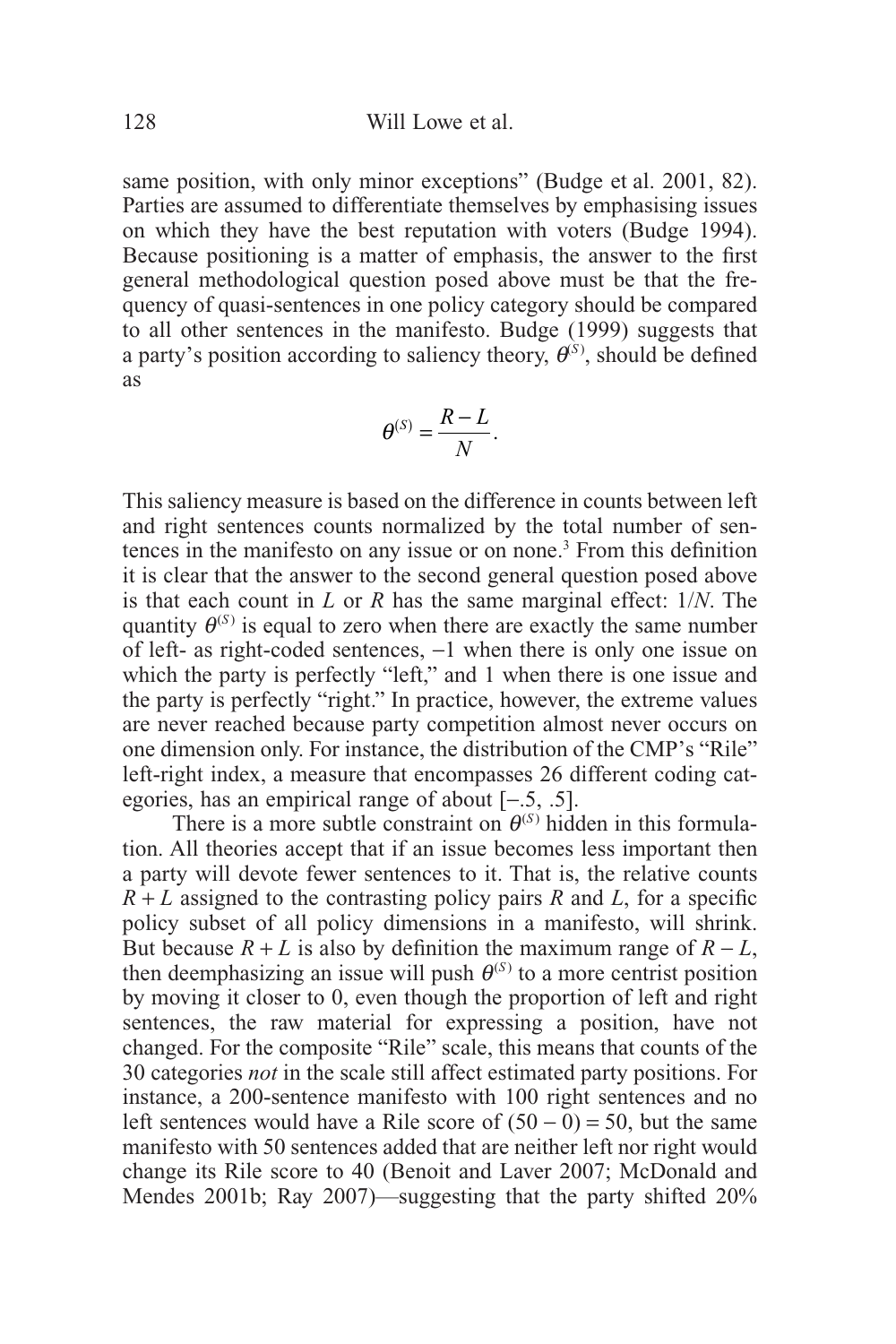toward the left. In the CMP, this approach is carried to an extreme by including even uncodeable content in the definition of a manifesto.<sup>4</sup>

Primarily in order to address this problem, Kim and Fording (2002) propose an alternative measure that restricts the difference to sentences from the constituent left and right categories (see also Laver and Garry 2000). This *relative proportional difference* estimate of position is

$$
\theta^{(R)} = \frac{R - L}{R + L}.
$$

The measure also ranges from  $-1$  to 1, but makes explicit the range constraint hidden in  $\theta^{(S)}$ . Dividing by  $R + L$  decouples the measure from variation in the importance a party assigns to any issue area. The only remaining influence of variable issue importance is that the overall number of sentences available to *express* a position is increased or reduced. To take an extreme case, only three positions are expressible within a budget of two sentences: either both are left, both right, or one is assigned to each category, leading to estimated positions of  $-\frac{1}{2}$ , 0, or  $\frac{1}{2}$ . Coarse sampling does not necessarily imply anything about the party's actual position on the issue but rather limits the level of nuance and specificity that it can be expressed in a manifesto and the precision that may be inferred from it by readers and researchers. According to spatial theory assumptions the party has a position on the issue dimensions, but has chosen to use its supply of sentences on other dimensions. Finally, unlike  $\theta^{(S)}$  this measure will not necessarily create an apparent move to a more centrist position if the party decides to focus on other policy areas.

In terms of the two methodological questions above,  $\theta^{(R)}$ compares category counts only to counts in the opposing category rather than to counts of all quasi-sentences. The marginal effect of another sentence on the left or right side of the issue is therefore  $1/(R + L)$ .

Although  $\theta^{(R)}$  appears to fix the problem of sentences in unrelated or uncoded categories affecting position estimates, it shares the assumptions embodied in  $\theta^{(S)}$  about the fixed marginal effect of another coded sentence and the existence of fixed endpoints. This has the unfortunate effect of forcing the  $\theta^{(R)}$  to -1 when  $\overline{R} = 0$  irrespective of the value of *L*, or to 1 when  $L = 0$  irrespective of the value of *R*, leading to spikes at the boundaries of the scale. That the scale has boundaries at all is a basic problem with both procedures that attempt to measure policy positions that are more naturally conceptualized in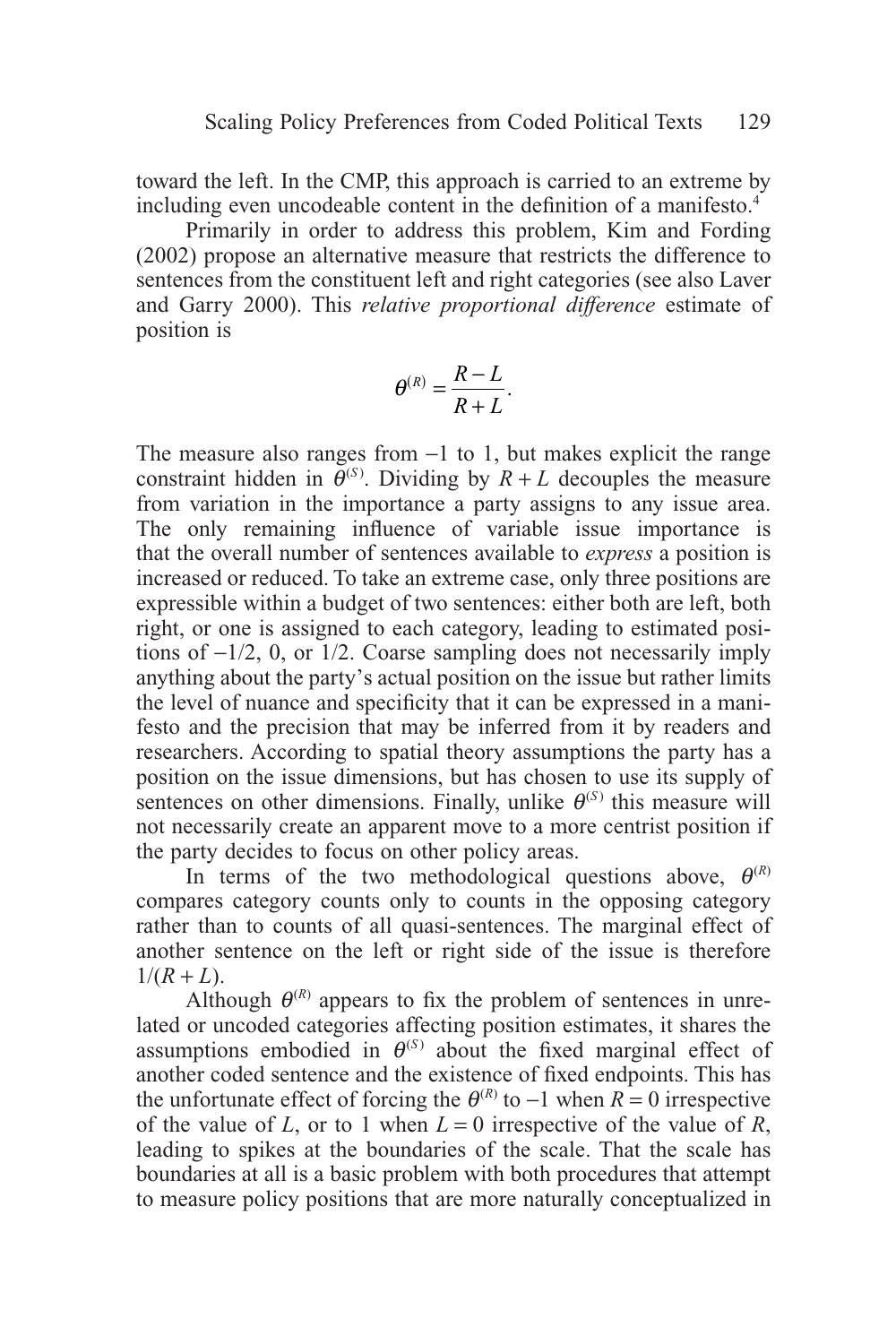an underlying continuum. The essential insight behind  $\theta^{(R)}$  is surely correct—the position of a party on a policy dimension should depend only on *L* and *R*. The problem is that the nature of the quantity being estimated is not respected in the measure. A different answer to the second general question is needed.

### **A Scaling Method Based on Log Odds-Ratios**

To motivate a new scaling method, consider the process of reading a party manifesto for changes in policy content, as a voter might do, for example, if trying to identify any change in some party's policy position on the European Union. If the party's previous platform contained 50 sentences in favour of increased European integration, and 20 emphasizing its disadvantages, then a new manifesto containing 50 sentences in favor and 21 against would barely register as an indicator of policy change. But if the previous platform had contained 10 and 4 sentences for and against the EU, and the new platform 10 and 5, then a policy change is more plausible. This suggests that the balance between assertions in favour of the EU and against it between platforms is usefully summarized not by the difference between sentence counts, but rather by their ratio. The effect of adding one more sentence in the first case decreases the ratio of proto anti-EU sentences by about 5%, and in the second by 20%. By this reasoning, the marginal effect of one more sentence is decreasing in the amount that has already been said on the topic. Proportional or relative emphasis on different topics does indeed determine a reader's estimate of position, but such changes must be perceivable against the background of existing policy emphasis.

This simple linguistic intuition about reading and writing manifestos can be supported by evidence from psychology. The decreasing marginal effect of an extra unit is a general property of many perceptual quantities such as temperature, heat, or loudness studied by psychophysicists.5 The Weber-Fechner law (Fechner 1965; Stevens 1957) formalises this observation: the size of the "just perceivable difference" of a subjective quantity is a constant proportion of the quantity already present.<sup>6</sup> Consequently we should operate in proportions, not levels, and work with a logarithmic scale relationship between the underlying quantity and subjective estimations of it. For loudness, this relationship is the familiar decibel scale, which relates perceived loudness as the log of the physical power of the sound.<sup>7</sup> Following this logic it should also be possible to consider the "just perceivable policy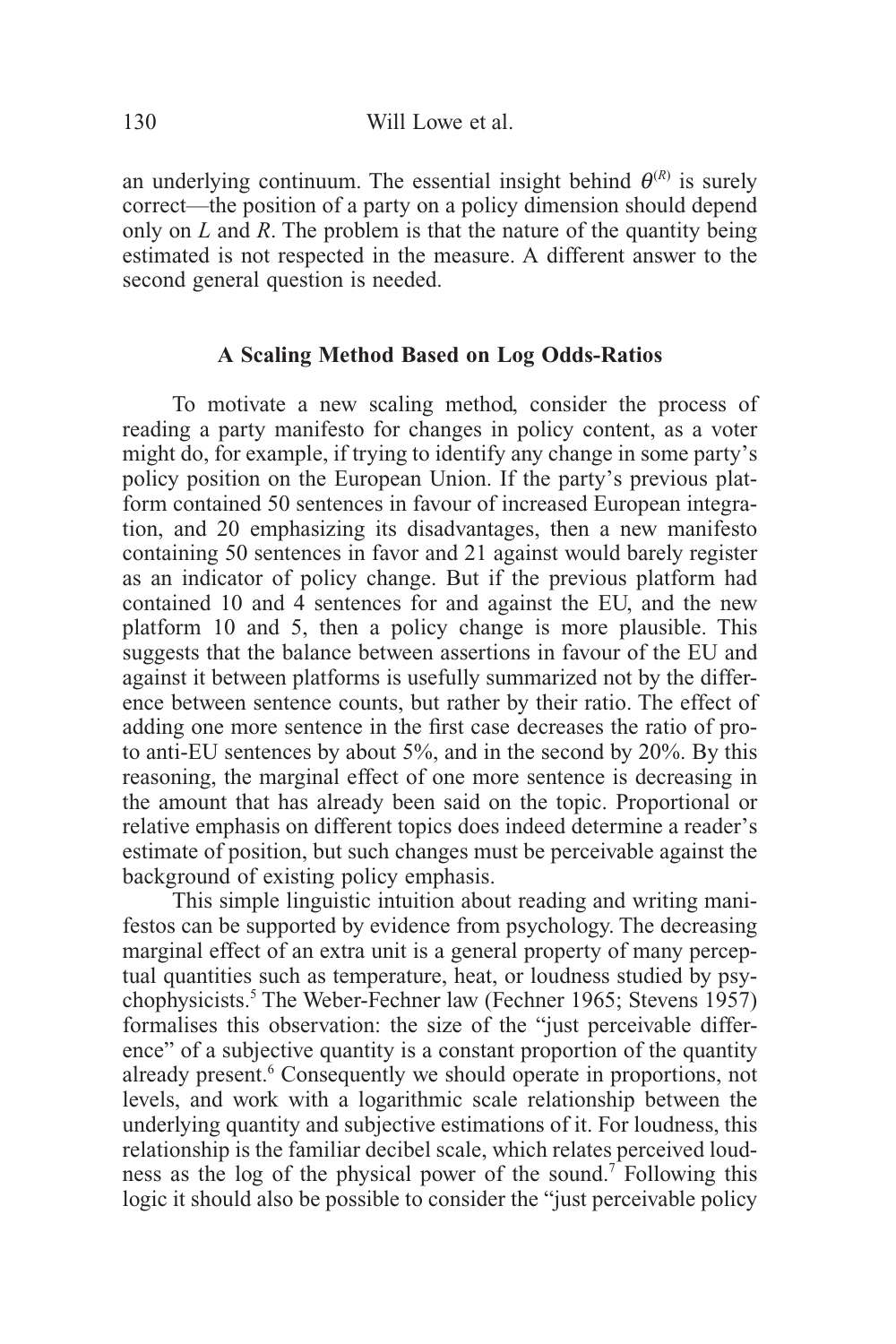difference," the proportional change necessary to infer a difference in position on an issue between two party platforms.

### *The Logit Scale of Position*

Our logic suggests that from the point of view of a party manifesto writer wanting to communicate a position effectively, it is important to manipulate not so much the *absolute quantity* of sentences allocated  $(R + L)$ , but rather their relative *balance*, or  $R/L$ . Increasing  $R + L$  allows a wider range of expressible policy positions, but manipulating *R*/*L* expresses the position itself. Furthermore, because we are primarily interested in inferring positions, we view it as most natural to consider proportional changes on a *symmetrical* left-right scale. One natural measure for this purpose is the empirical logit:

$$
\theta^{(L)} = \log \frac{R + .5}{L + .5}
$$
 (1)

$$
= \log(R+.5) - \log(L+.5). \tag{2}
$$

Like  $\theta^{(R)}$ ,  $\theta^{(L)}$  is conditional because it only considers sentences that are assigned to left or right. Unlike  $\theta^{(S)}$  and  $\theta^{(R)}$ , however, the logit scale  $\theta^{(L)}$ has no predefined end points: given enough sentences, it is possible to generate positions of any level of extremity.<sup>8</sup> In this respect,  $\theta^{(L)}$ better reflects spatial politics assumptions about the possible range of ideal points. However, although any real valued policy position can be represented, expressing extreme positions requires exponentially more sentences in *L* or *R* to move the policy position the same distance left or right as can be seen by considering its alternative formulation (2) as a difference measure.<sup>9</sup>

We should note that although  $\theta^{(L)}$  is defined as a (logged) ratio, it offers *interval* not ratio level measurement. In particular,  $\theta^{(L)} = 0$ should not automatically be identified as a substantively centrist policy position. In the absence of an external anchor, e.g., to policy outcomes, a centrist position would be some function of the mean or median position on an issue of the parties contesting the election. How this position will be expressed in *R*, *L* terms will depend on historically contingent country-level factors.<sup>10</sup>

Using the logit function to transform count data represents a novel approach to scaling left-right policy positions, but logit transformations are found in many inferential models used to estimate latent party positions. Log odds-ratios form the basis of the most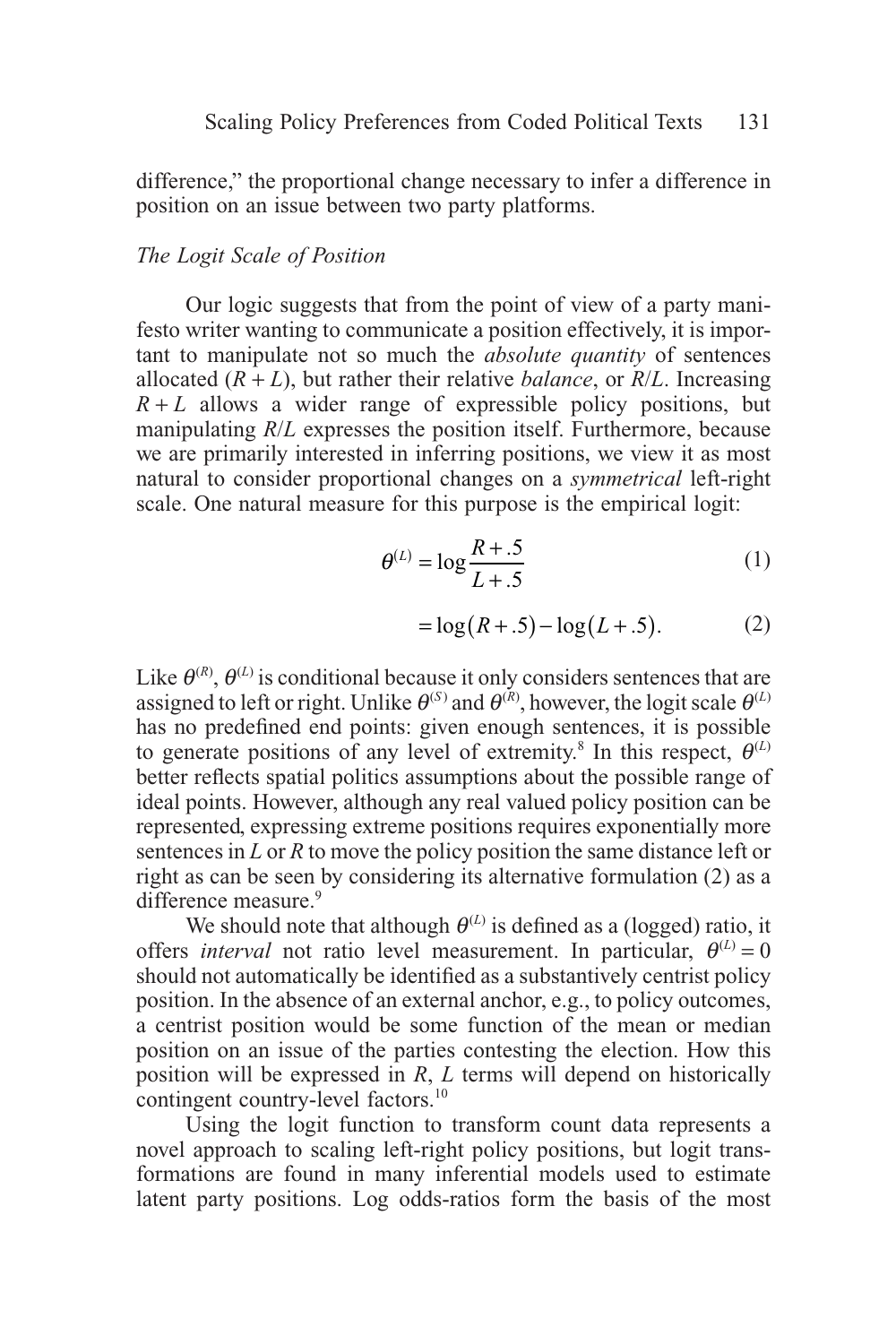commonly used statistical models of bounded count data (Agresti 1996; Fleiss, Levin, and Paik 2003), item response and unfolding (Elff 2008), and have been studied directly by Monroe, Quinn, and Colaresi  $(2008)$ .<sup>11</sup> Nevertheless,  $\theta^{(L)}$  is explicitly *not* itself a model of the structure of policy positions but rather a way to measure them that is compatible with several theories of spatial politics. We do not pursue such models here because we are unwilling either to introduce the independence of irrelevant alternatives (IIA) constraint on policy dimensions that would be imposed by logit models or to estimate explicitly the distribution of party positions on multiple dimensions as required by probit models. Consequently we also take no position on important substantive issues such as the underlying dimensionality of the policy space and the correlational structure connecting issue dimensions (Elff 2008; Gabel and Huber 2000) or the dynamics of party positions over time. Our more modest goal here is to improve the future use of the hugely popular CMP dataset, after demonstrating a better way to scale policy positions than the CMP's existing, flawed approach. Furthermore, our confrontational pairing method provides scales for more policy dimensions than ever before used from the CMP dataset. Whether these new positions are comparable over time, or accurately reflect the underlying dimensions of politics, are separate questions that are broader than we can feasibly address here.

Instead, we focus on the scaling procedure that connects basic data of the CMP—counts of sentences in categories—to the policy positions that form the substantive quantities of interest. Even without making model assumptions, we can show that  $\theta^{(L)}$  is a far better predictor of party policy positions than previous measures.We do make one concession towards model structure by adding 0.5 to all counts, a standard statistical practice for the analysis of contingency tables (Agresti 1996) that can also be motivated as a measure to reduce bias when estimating category proportions (Brown, Cai, and Das-Gupta 2001; Firth 1993). This smooths  $\theta^{(L)}$  slightly towards 0 and makes position estimates created from very small counts more stable, while barely affecting those derived from more reasonable numbers of sentences.

### *A Log Scale of Policy Importance*

In addition to having different *positions* on each of a given set of policy dimensions, political actors may also differ in terms of the relative *importance* they attach to these dimensions. As Laver and Hunt (1992) demonstrated, some issues are simply more important to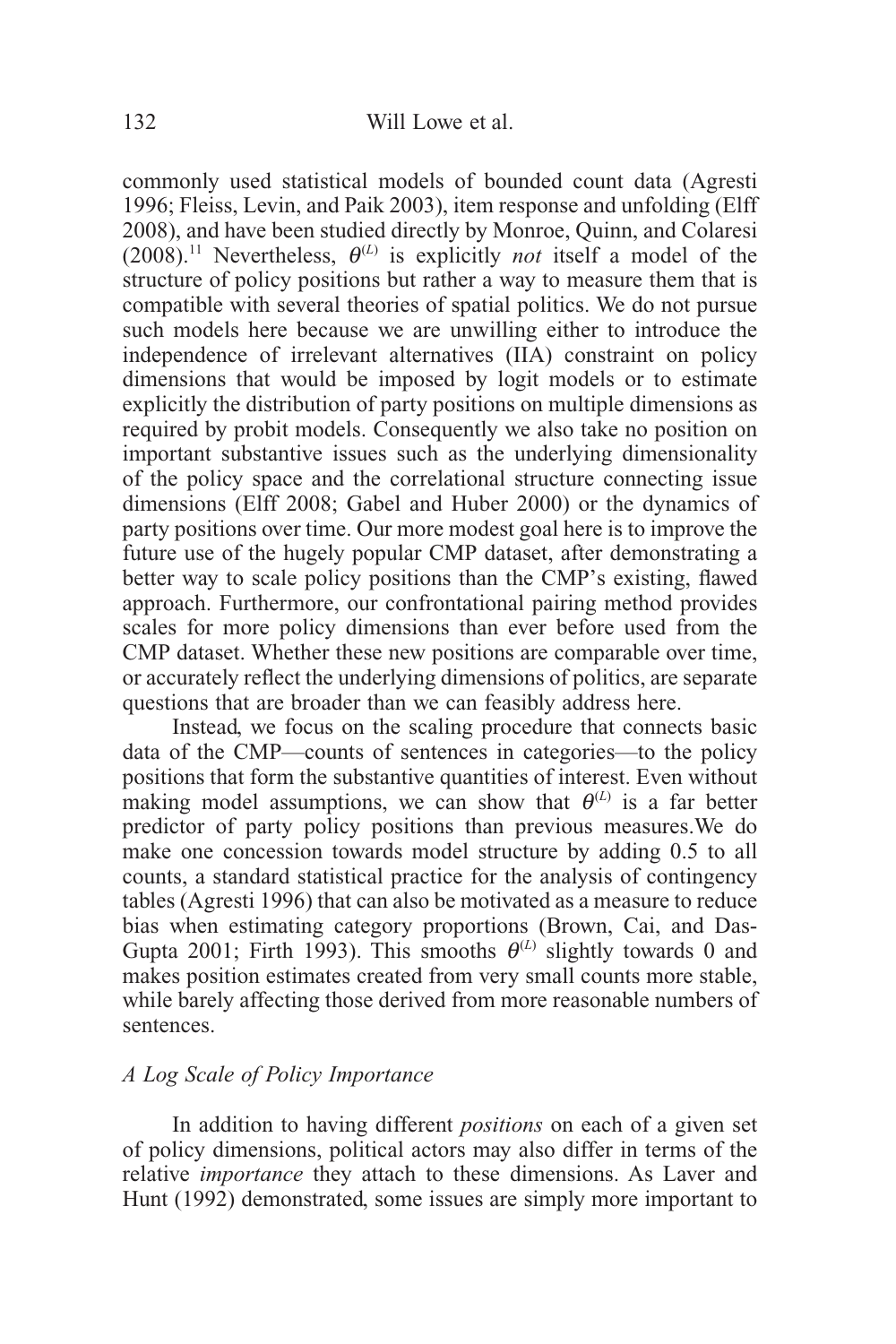some parties than to others, quite independent of their party positions on these dimensions, a distinction long-recognized by other scholars (e.g., Grofman 2004; Riker 1996). We thus expect "green" parties to treat the environmental dimension as the most important policy domain, and indeed this is part of our implicit definition of the set of green parties. Likewise, we expect far-right parties to treat immigration and social values as the most important dimensions. Both liberal and far-right parties might consider social values to be very important, yet take very different positions on this dimension. Scholars concerned with the policies of political actors are typically concerned with both position and importance. Empirical methods often draw this distinction very explicitly, as with the expert surveys of Laver and Hunt (1992), Benoit and Laver (2006), and Hooghe et al. (2008).

Notwithstanding this very clear analytical distinction between the importance, or salience, of a policy dimension and party positions on that dimension, the widely used policy *scales* (as opposed to raw *data*) generated by the CMP are fundamentally grounded in the CMP's "saliency theory" of party competition (*MPP*, 76). This explicitly conflates party positions on policy dimensions and the relative salience of these dimensions. The core idea of saliency theory is that, in a given setting, parties will endorse only single sides of each issue, such as reducing crime, providing for the national defense, or protecting the environment. Parties differentiate themselves by emphasizing the issues on which their stances are most credible (*MPP*, 7). Consequently, the "taking up of positions is done through emphasizing the importance of certain policy areas compared to others" (Budge 1994, 455).12 Operationally, "saliency" theory suggests that the relative mention of different policy areas in manifestos provides a direct measure of their importance to the party. Despite this prediction that issues are overwhelmingly one-sided, however, the CMP's coding scheme makes numerous practical concessions to the fact that many issues are clearly two-sided, such as positions on free trade, on the level of government regulation, or on attitudes toward European integration. The existence of paired categories in the CMP scheme covering opposite sides of the same issue complicates the straightforward assessment of policy salience based on counting relative mentions of a single policy category. Our solution is simple: to group mentions of an issue, whether positive or negative, and to consider their sum as a direct indicator of policy importance. Our scale also follows the psychological and linguistic rationale for logarithmic emphasis as explained previously, however.

Our suggested measure of policy importance is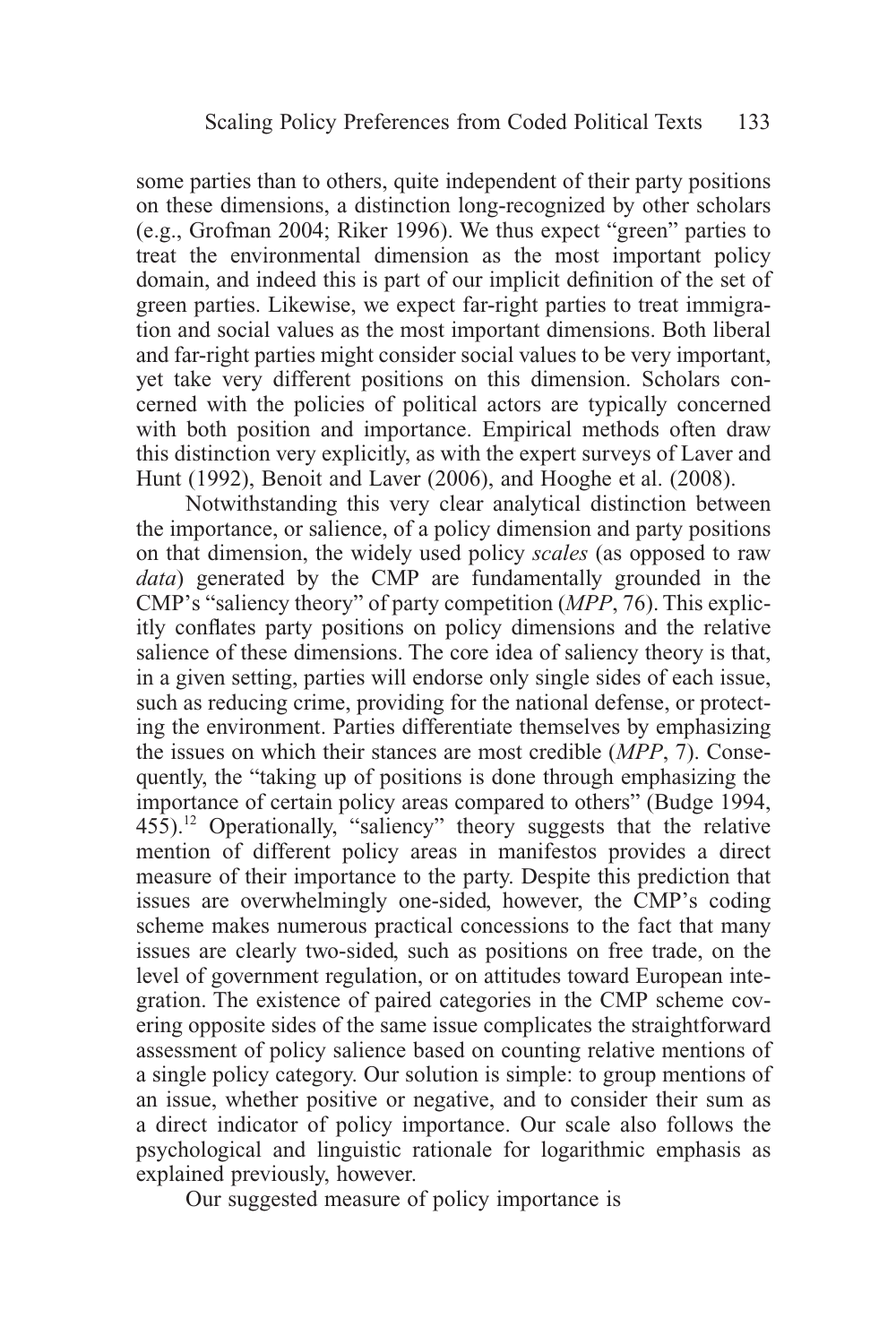$$
\theta^{(I)} = \log \frac{R + L + 1}{N},
$$

with a value of 1.0 added to the numerator for consistency with the 0.5 for *R* and *L* in the position formulation. This measure follows directly from the relative emphasis logic of saliency theory and also conforms to the linguistic model we have already outlined by increasing logarithmically in extremity with additional mentions.

### *Estimating Scale Uncertainty*

It has become widely accepted that text-based measures of policy quantities should come with associated estimates of uncertainty, rather than simply being presented as if they contained no stochastic element or measurement error (see Benoit, Laver, and Mikhaylov 2009). For this reason we also provide a means of computing standard errors and confidence intervals associated with our new scales of position and importance.

If a parametric measure of uncertainty is required, we suggest a simple Bayesian approach: a standard Beta prior over the proportions of *L* and *R* sentences with parameters  $a_R = a_L = a$  implies a posterior distribution over position that is well approximated as

$$
\theta^{(L)} | R, L \sim \text{Normal}(\mu, \sigma^2)
$$

$$
\mu = \log \frac{(R+a)}{(L+a)}
$$

$$
\sigma^2 = (R+a)^{-1} + (L+a)^{-1}
$$

when  $R + L \ge 10$ . Setting  $a = 0.5$  corresponds to a symmetrical invariant Jeffreys prior over party position (Jeffreys 1946). This distribution above suggests the 95% credible interval

$$
\left[\theta^{(L)} - 1.96\sigma, \quad \theta^{(L)} + 1.96\sigma\right]
$$

which corresponds closely to the classical confidence intervals (when they are defined) while being numerically more stable (Newcombe 2001).

Many counts of quasi-sentences representing *R* or *L*, however, may be zero or close to zero in observed data, implying nonsymmetric bounds that will affect the parametric computation of confidence inter-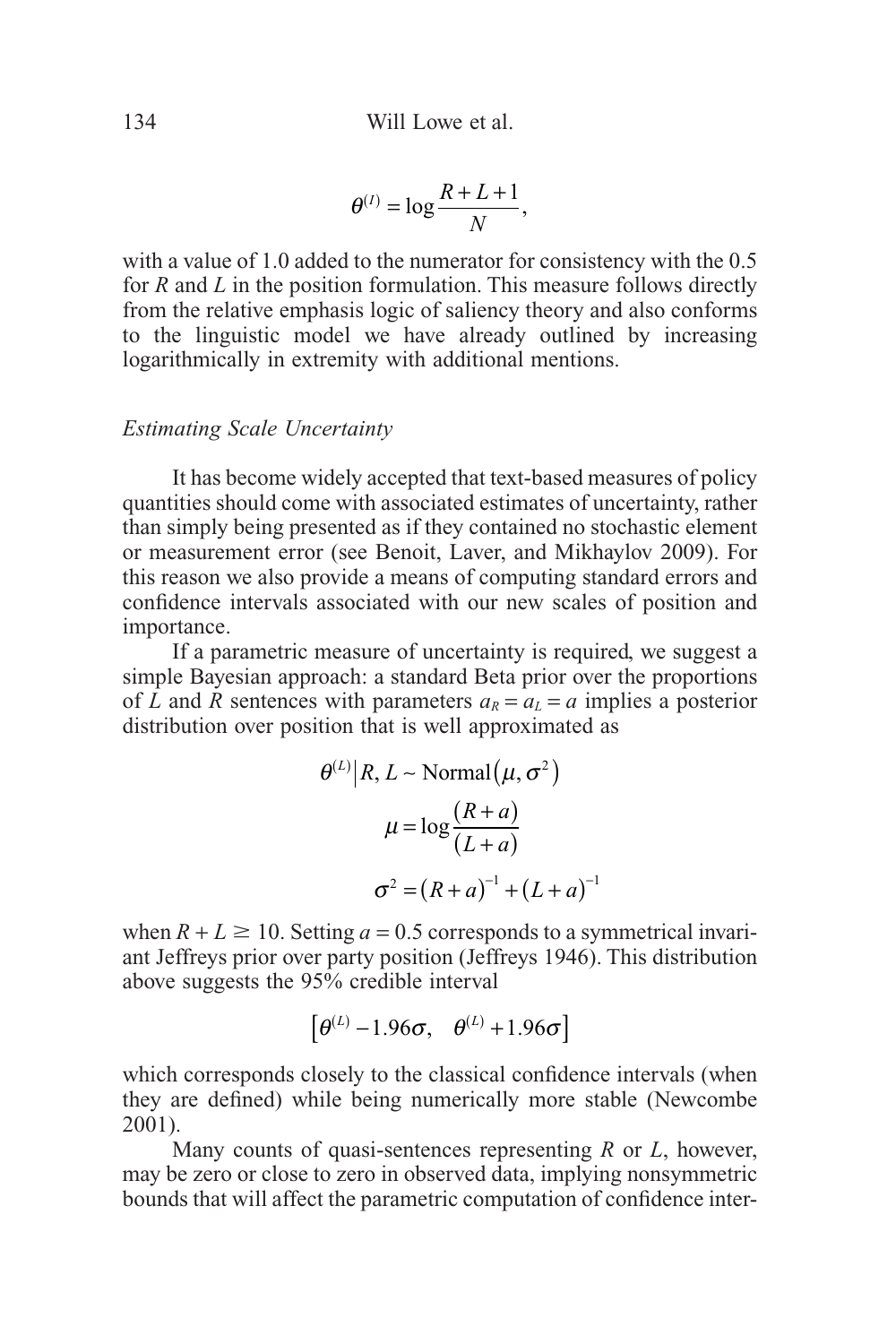vals. An alternative to the parametric estimation that we propose is to use bootstrapping methods (Efron and Tibshirani 1994) to provide nonparametric intervals by resampling *R* and *L* categories in each policy dimension. In the dataset provided with this article and in the analyses presented here, we compute nonparametric confidence intervals and standard errors for all position and importance scales represented in the article, using the approach outlined by Benoit, Laver, and Mikhaylov (2009).

### **New Policy Scales**

We have constructed a set of 13 policy scales from the CMP dataset, each representing a distinct dimension of policy on which parties may take positions. These are detailed in Table 1. For each scale, we have identified a pair of CMP categories expressing policy opposites and classified the elements of each pair as either *R*ight or *L*eft. The pairings in Table 1 are natural and probably closer to what was originally intended by the designers of the CMP's coding scheme, although most are seldom or never used in this way. This alternative to the saliency approach has often been termed the "confrontational" approach to policy (Budge et al. 2001; Gemenis and Dinas 2010) and involves parties declaring competing positions on the same issue. In this view of policy, what matters is not whether each party purports to emphasize the issue or downplay it, but rather what the party's specific policy stances are relative to the extreme positions on any given issue, for instance what degree of permissiveness or restrictiveness regulation it favors regarding the issues of euthanasia, homosexual marriage, and abortion (Laver 2001, 66) or whether a party favours expanding the power of European-level institutions or instead reinforcing national sovereignty. Our logit scale extends and generalizes this logic while applying the notion of *relative* difference that also scales policy extremity in a way that relates to repetition in a nonlinear fashion.

In addition to these natural opposites, there are many categories for which natural policy alternatives could have been identified when the CMP coding scheme was being designed, but which do not in fact exist in the coding scheme. We identify these categories in Table 2. With the sole exception of 408 Economic Goals, these categories all relate to matters of public policy that are inherently positional.

The rationale for the CMP's unwillingness to define polar opposites for these coding categories appears to be that one position seems likely to be almost universally unpopular. Consider corruption or the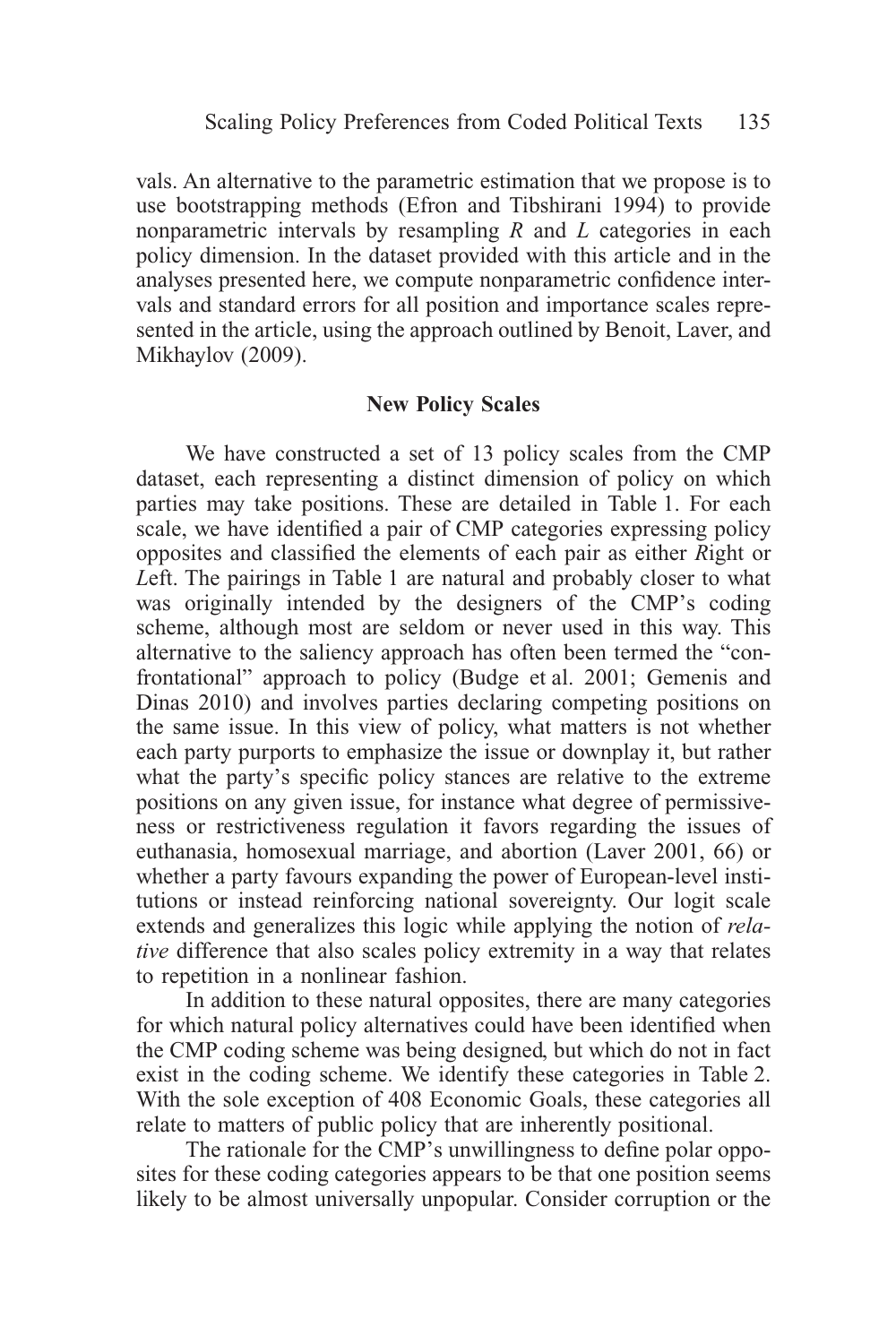|                                                                                                                                                                                                                                                             | Paired Policy Dimensions and Corresponding variable Names in the Dataset                                                                                                                                                                                                                                                                                                                                                                                                                                                              |                                                                                                                                                                                                                                                                                                                                                                                                                                                                                                                               |                                                                                                                                                                                                                             |
|-------------------------------------------------------------------------------------------------------------------------------------------------------------------------------------------------------------------------------------------------------------|---------------------------------------------------------------------------------------------------------------------------------------------------------------------------------------------------------------------------------------------------------------------------------------------------------------------------------------------------------------------------------------------------------------------------------------------------------------------------------------------------------------------------------------|-------------------------------------------------------------------------------------------------------------------------------------------------------------------------------------------------------------------------------------------------------------------------------------------------------------------------------------------------------------------------------------------------------------------------------------------------------------------------------------------------------------------------------|-----------------------------------------------------------------------------------------------------------------------------------------------------------------------------------------------------------------------------|
| Policy Dimension                                                                                                                                                                                                                                            | "Left" Position                                                                                                                                                                                                                                                                                                                                                                                                                                                                                                                       | "Right" Position                                                                                                                                                                                                                                                                                                                                                                                                                                                                                                              | Variable Name                                                                                                                                                                                                               |
| Traditional Morality<br>Education spending<br>Foreign Alliances<br>Constitutionalism<br>Keynesian Policy<br>Multiculturalism<br>Decentralisation<br>Internationalism<br>Welfare State*<br>Labour Policy<br>Protectionism<br>Nationalism<br>Militarism<br>ロロ | 409 Keynesian Demand Management: Positive<br>506 Educational Provision Expansion: Positive<br>101 Foreign Special Relationships: Positive<br>504 Welfare State Expansion: Positive<br>602 National Way of Life: Negative<br>108 European Integration: Positive<br>604 Traditional Morality: Negative<br>203 Constitutionalism: Positive<br>607 Multiculturalism: Positive<br>107 Internationalism: Positive<br>301 Decentralisation: Positive<br>701 Labour Groups: Positive<br>406 Protectionism: Positive<br>105 Military: Negative | 507 Education Expenditure Limitation: Positive<br>102: Foreign Special Relationships: Negative<br>505 Welfare State Limitation: Positive<br>110 European Integration: Negative<br>414 Economic Orthodoxy: Positive<br>601 National Way of Life: Positive<br>603 Traditional Morality: Positive<br>204 Constitutionalism: Negative<br>608 Multiculturalism: Negative<br>109 Internationalism: Negative<br>702 Labour Groups: Negative<br>407 Protectionism: Negative<br>302 Centralisation: Positive<br>104 Military: Positive | constitutionalism<br>multiculturalism<br>internationalism<br>foreignalliances<br>decentralization<br>protectionism<br>nationalism<br>laborpolicy<br>logwelfare<br>militarism<br>keynesian<br>education<br>morality<br>logeu |
|                                                                                                                                                                                                                                                             |                                                                                                                                                                                                                                                                                                                                                                                                                                                                                                                                       |                                                                                                                                                                                                                                                                                                                                                                                                                                                                                                                               |                                                                                                                                                                                                                             |

 $\ddot{\phantom{1}}$ Paired Policy Dimensions and Corresponding Variable Names in the Dataset Ń  $\tilde{C}$  $\vec{+}$  $4ab1a$  NL  $V_{\alpha}$ TABLE 1 TABLE 1  $\frac{c}{7}$  $\ddot{\phantom{0}}$ Ë d Doli.  $\overline{D}_{\alpha}$ 

\*This differs from the CMP's welfare scale in that the CMP's version is not confrontational (and does not include per504). \*This differs from the CMP's welfare scale in that the CMP's version is not confrontational (and does not include per504).

# 136 Will Lowe et al.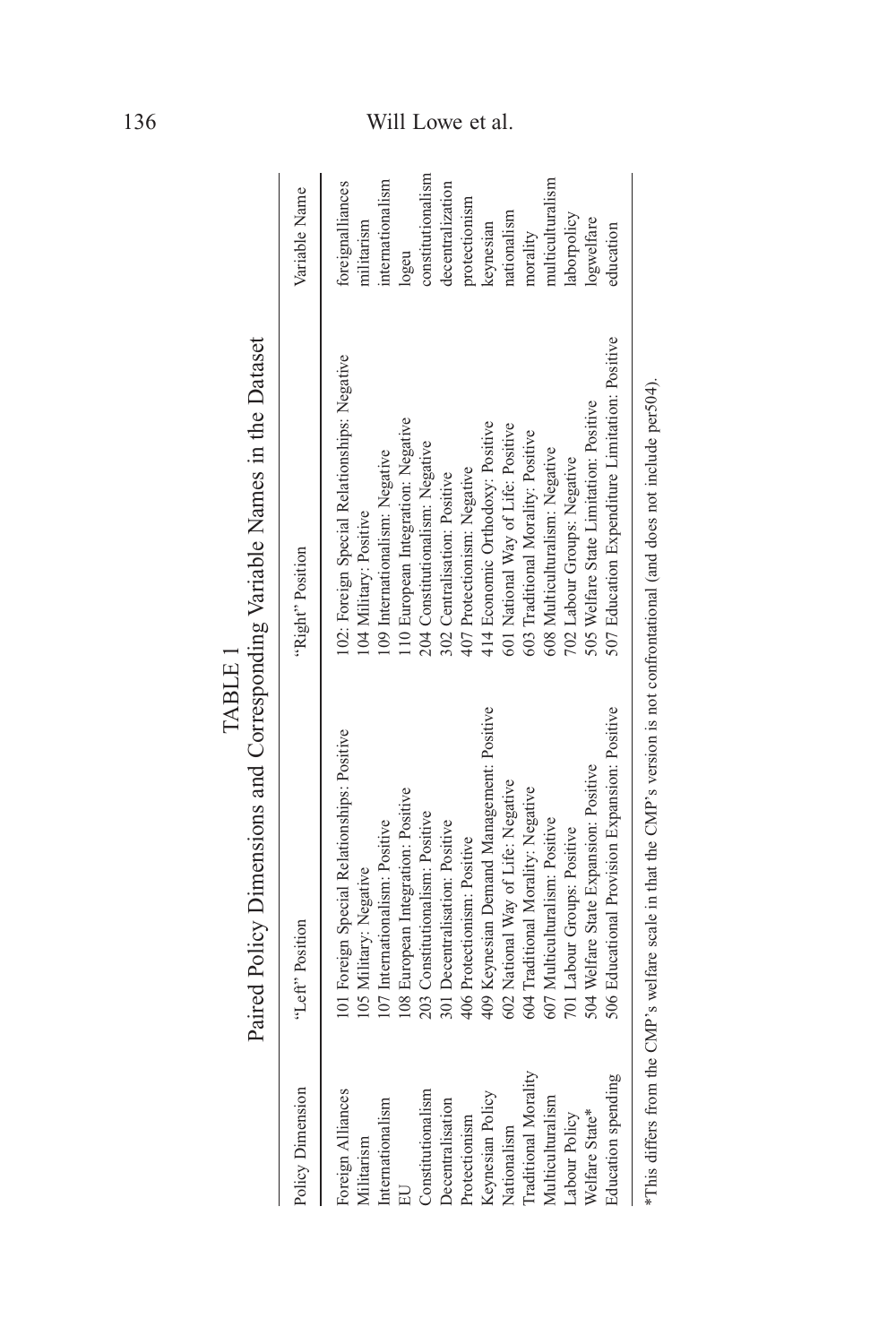| Policy Issue                  | <b>CMP</b> Category                                      |
|-------------------------------|----------------------------------------------------------|
| Imperialism                   | 103 Anti-Imperialism: Anti-Colonialism                   |
| Peace                         | 106 Peace: Positive                                      |
| Freedom/Human Rights          | 201 Freedom and Human Rights: Positive                   |
| Democracy                     | 202 Democracy: Positive                                  |
| Efficiency                    | 303 Governmental and Administrative Efficiency: Positive |
| Corruption                    | 304 Political Corruption: Negative                       |
| Political Authority           | 305 Political Authority: Positive                        |
| (General) Economic Goals      | 408 Economic Goals                                       |
| Corporatism                   | 405 Corporatism: Positive                                |
| Technology and Infrastructure | 411 Technology and Infrastructure: Positive              |
| Cultural Policy               | 502 Culture: Positive                                    |
| Social Justice                | 503 Social Justice: Positive                             |
| Law and Order                 | 605 Law and Order: Positive                              |
| Social Harmony                | 606 Social Harmony: Positive                             |
| <b>Agricultural Policy</b>    | 703 Farmers: Positive                                    |
| Middle Class Policy           | 704 Middle Class and Professional Groups: Positive       |
| Affirmative Action            | 705 Underprivileged Minority Groups: Positive            |

# TABLE 2 CMP Scales with No Natural Policy Opposites

environment: Since no party is likely to support corruption or call for trashing the ecosystem, "saliency" theory assumptions seem plausible for such policy issues. A closer look, however, reveals a more nuanced picture. On environmental policy, for instance, parties do not always produce purely one-sided statements. Many parties do in fact take progrowth stances that contain thinly veiled antienvironmental messages. For instance, the 1988 Danish Liberal Party manifesto contains this statement: "*Environmental policy should not result in Danish companies being worse off than the companies in the countries* with which we compete."<sup>13</sup> The Danish Liberal Party is clearly not proenvironment, preferring instead to let the natural environment suffer in exchange for the economic benefits that presumably come from easing environmental regulations on firms. This direct preference for industry over the environment is in fact how other schemes for measuring environmental policy have expressed the environmental policy dimension: as contrasting priorities for environmental protection (at the cost of economic growth) versus economic growth (at the cost of environmental damage; Benoit and Laver 2006; Laver and Hunt 1992). We believe that this logic of contrasting extremes applies quite generally.

Not every quantity of end-user interest from the CMP may exist in the form of text units assigned to one of two bipolar categories.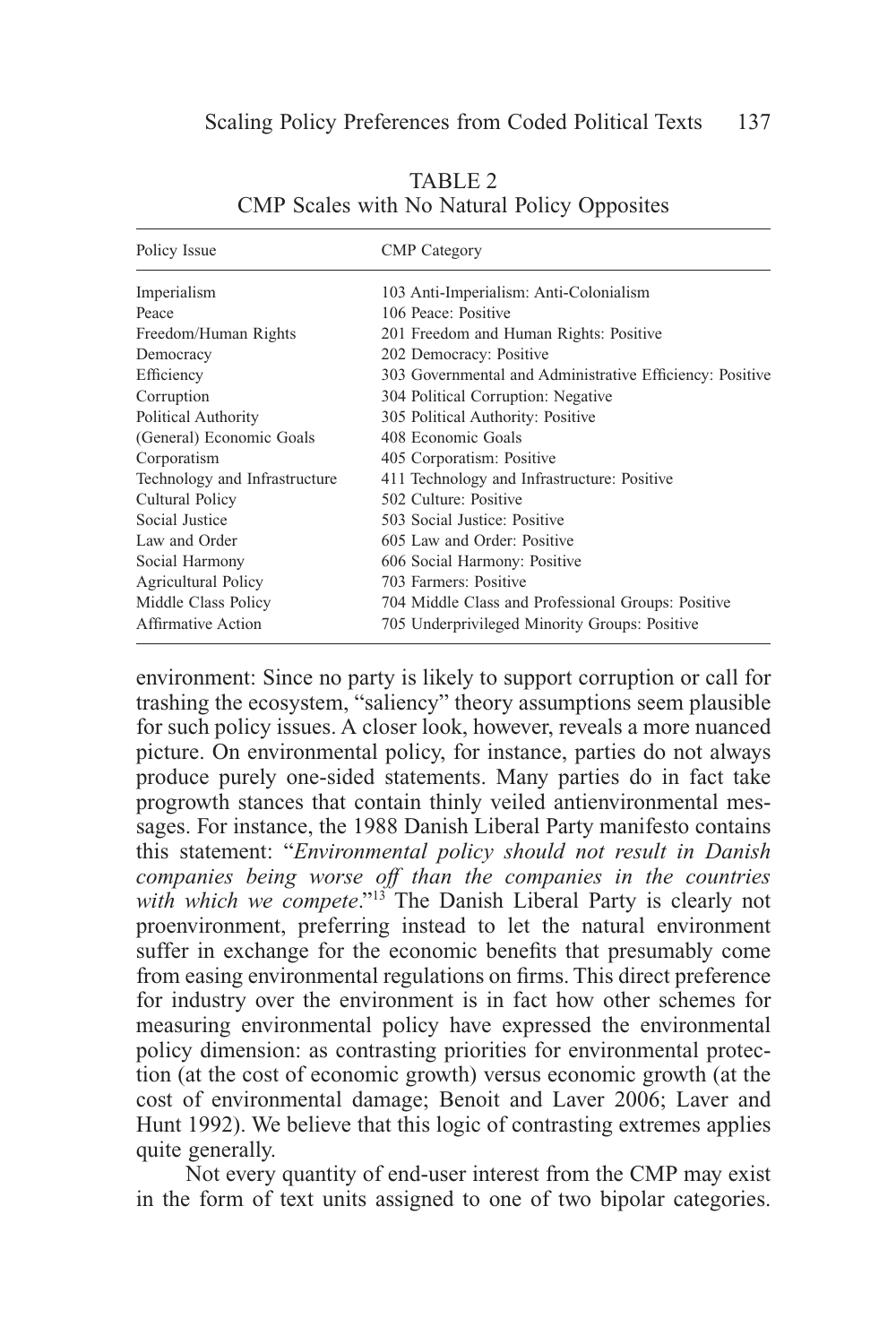Indeed, most users are only interested in the CMP dataset for its aggregate left-right scale. Fortunately, our measure works equally well for aggregated categories of *R* and *L* when each *R* and *L* consists of more than one component category count. Furthermore, as with the "Rile" index that includes quantities such as "305 Political Authority: Positive" that have no opposite category in the CMP coding scheme, many of these measures may denote right-measured positions yet not be usable in any simple, bipolar scale. For multicategory indexes,  $\theta^{(L)}$ is defined the same way after aggregating category counts into a composite *L* and *R*:

$$
\theta_{\text{index}}^{(L)} = \log \frac{\sum_{j} R_j}{\sum_{k} L_k}.
$$

As with simple scales involving only two categories, the zero point on this scale is not substantively privileged and should not necessarily be identified with a centrist policy position. This is particularly clear when different numbers of categories are used in the numerator and denominator.

In Table 3 we have listed a set of proposed additive indexes that are amenable to use with the logit scale, wherever possible identifying the source where this index was developed. We have also proposed several new scales of our own, such as "Free Market Economy" and "State-provided Services." Our proposed scale of environmental protection follows the confrontational pairing logic by treating the two proenvironmental categories "Antigrowth Economy: Positive" (416) and of course "Environmental Protection: Positive" (501) together to capture antigrowth politics, ecologism as "left," and the environmentally opposed paradigm of economic growth is represented in the CMP by the category "Productivity: Positive"  $(410)$ .<sup>14</sup> In the next section we compare our scale to previous formulations and also compare the scale estimates to independent measures of position and importance from expert surveys.

### **Validating the Logit Policy Scale**

### *Comparing Scales*

Before turning to validation against experts it is helpful to compare the properties of  $\theta^{(S)}$ ,  $\theta^{(R)}$ , and  $\theta^{(L)}$  as measurements. The problems we have identified with both  $\theta^{(S)}$  and  $\theta^{(R)}$  are fairly easy to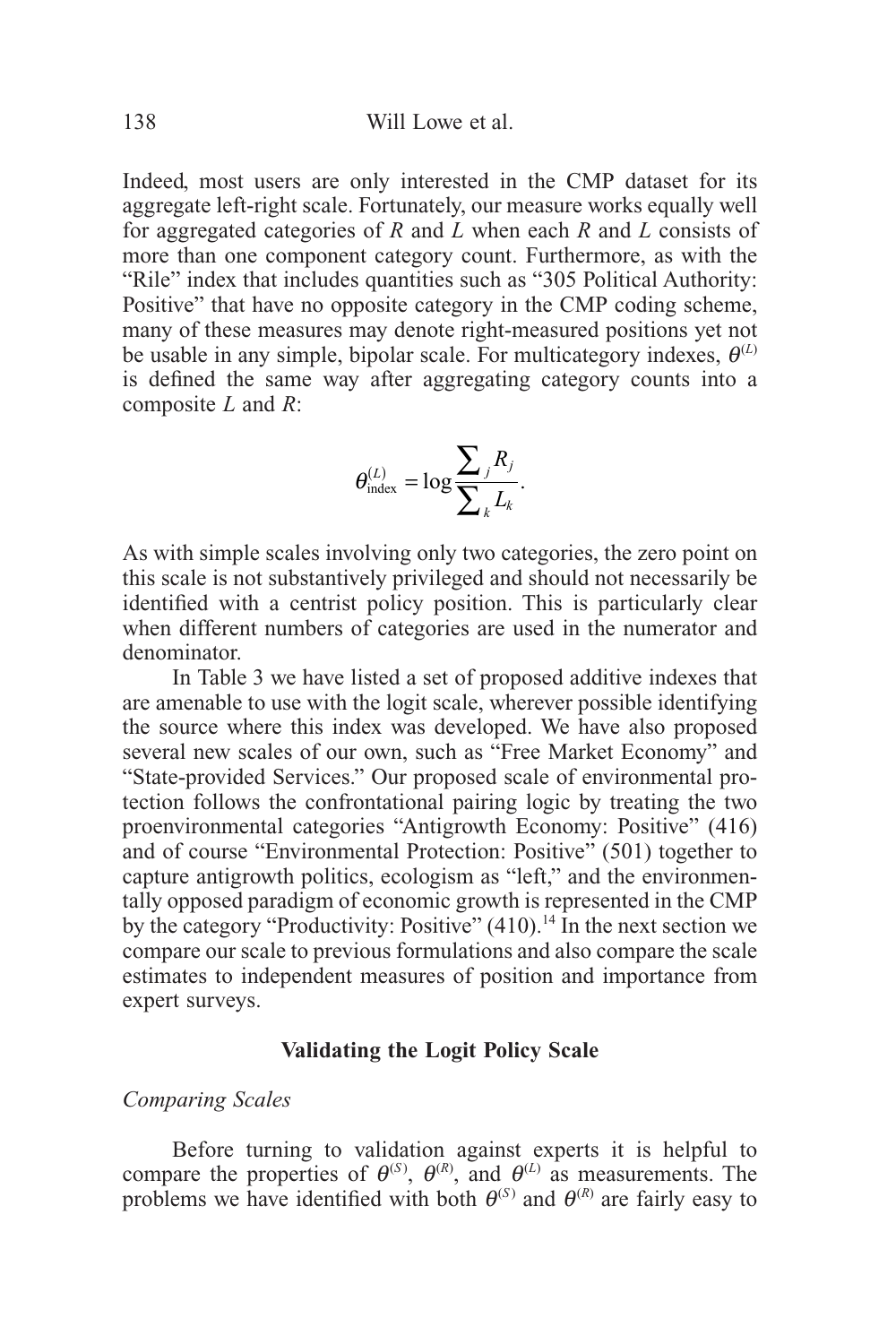| $\overline{\phantom{a}}$ in the Dote<br> <br>ג<br>֧֛֛֪֚֚֚֚֚֚֚֚֚֚֚֚֚֚֚֚֚֬֡֓֡֓֡֡֬֝֓֡֬֝֬֝֓֡֬֝֓֓֡֬֝֓֓֡֬֝֓֓֡֓֬֝֓֓֡֬֝֓֓֝֓֓֝֓֝֬֝֓֬֝֓֬֝֓֬֝֓֬<br>$\sim$ $\sim$ $N \sim$<br>こうりょう<br>TABLE <sub>3</sub><br>$\prod$<br>$\frac{1}{2}$ |  |
|---------------------------------------------------------------------------------------------------------------------------------------------------------------------------------------------------------------------------|--|
|                                                                                                                                                                                                                           |  |
|                                                                                                                                                                                                                           |  |
|                                                                                                                                                                                                                           |  |
|                                                                                                                                                                                                                           |  |
|                                                                                                                                                                                                                           |  |
|                                                                                                                                                                                                                           |  |
|                                                                                                                                                                                                                           |  |
|                                                                                                                                                                                                                           |  |
|                                                                                                                                                                                                                           |  |
|                                                                                                                                                                                                                           |  |

|                                 |                                                                                                                                                                                                                                                                                                   | Additive Scaled Dimensions and Corresponding Variable Names in the Dataset                                                                                                     |                       |                          |
|---------------------------------|---------------------------------------------------------------------------------------------------------------------------------------------------------------------------------------------------------------------------------------------------------------------------------------------------|--------------------------------------------------------------------------------------------------------------------------------------------------------------------------------|-----------------------|--------------------------|
| Policy Dimension                | "Left" Position                                                                                                                                                                                                                                                                                   | "Right" Position                                                                                                                                                               | Source                | Variable Name            |
| Free Market Economy             | 401 Free Enterprise: Positive +<br>402 Incentives: Positive                                                                                                                                                                                                                                       | 412 Controlled Economy: Positive +<br>403 Market Regulation: Positive +<br>413 Nationalisation: Positive +<br>415 Marxist Analysis: Positive                                   | (Proposed)            | freemarket               |
| Environmental Protection        | 501 Environmental Protection: Positive +<br>416 Anti-Growth Economy: Positive                                                                                                                                                                                                                     | 410 Productivity: Positive                                                                                                                                                     | (Proposed)            | environment              |
| State Involvement in<br>Economy | 504 Welfare State Expansion: Positive +<br>506 Education Expansion: Positive +<br>412 Controlled Economy: Positive +<br>404 Economic Planning: Positive +<br>403 Market Regulation: Positive +<br>413 Nationalisation: Positive +<br>406 Protectionism: Positive +<br>701 Labour Groups: Positive | 505 Welfare State Limitation: Positive<br>414 Economic Orthodoxy: Positive +<br>401 Free Enterprise: Positive +<br>407 Protectionism: Negative +<br>402 Incentives: Positive + | Benoit & Laver (2007) | stateconomy              |
| State-provided Services         | 504 Welfare State Expansion: Positive +<br>506 Education Expansion: Positive                                                                                                                                                                                                                      | 505 Welfare State Limitation: Positive +<br>507 Education Limitation: Positive                                                                                                 | (Proposed)            | stateservices            |
|                                 |                                                                                                                                                                                                                                                                                                   |                                                                                                                                                                                |                       | (continued on next page) |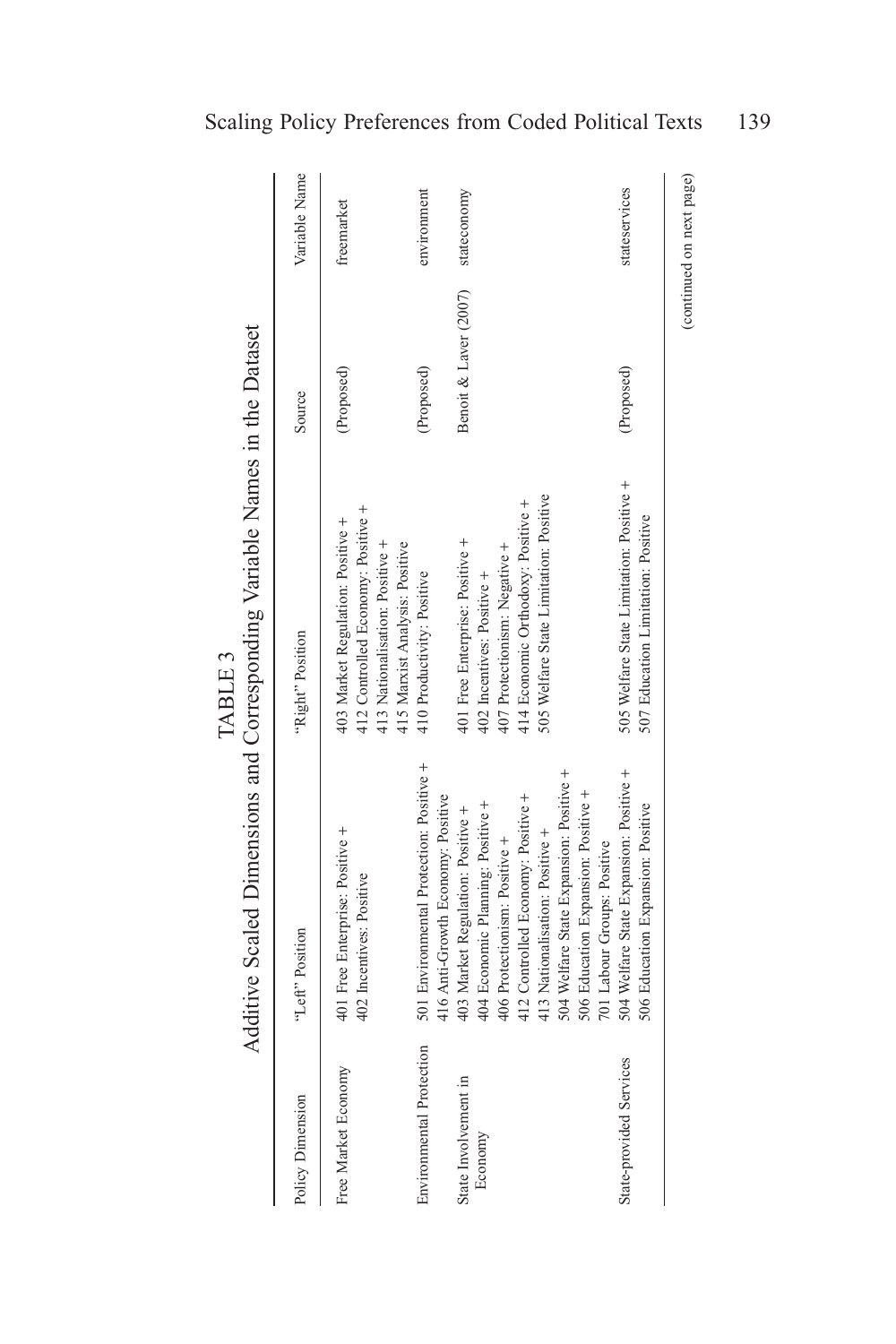| TABLE 3 (continued)            |                                                                                                                                                                                                                                                                                                                                                                                                                                                                     |                                                                                                                                                                                                                                                                                                                                                                                                                                                                                       |                       |               |
|--------------------------------|---------------------------------------------------------------------------------------------------------------------------------------------------------------------------------------------------------------------------------------------------------------------------------------------------------------------------------------------------------------------------------------------------------------------------------------------------------------------|---------------------------------------------------------------------------------------------------------------------------------------------------------------------------------------------------------------------------------------------------------------------------------------------------------------------------------------------------------------------------------------------------------------------------------------------------------------------------------------|-----------------------|---------------|
| Policy Dimension               | "Left" Position                                                                                                                                                                                                                                                                                                                                                                                                                                                     | "Right" Position                                                                                                                                                                                                                                                                                                                                                                                                                                                                      | Source                | Variable Name |
| Left-Right: CMP "Rile"         | 103 Anti-Imperialism: Anti-Colonialism +<br>504 Welfare State Expansion: Positive +<br>506 Education Expansion: Positive +<br>412 Controlled Economy: Positive +<br>404 Economic Planning: Positive +<br>403 Market Regulation: Positive +<br>107 Internationalism: Positive +<br>413 Nationalisation: Positive +<br>406 Protectionism: Positive +<br>701 Labour Groups: Positive<br>202 Democracy: Positive +<br>105 Military: Negative +<br>106 Peace: Positive + | 201 Freedom and Human Rights: Positive +<br>505 Welfare State Limitation: Positive +<br>414 Economic Orthodoxy: Positive +<br>601 National Way of Life: Positive +<br>603 Traditional Morality: Positive +<br>305 Political Authority: Positive +<br>203 Constitutionalism: Positive +<br>401 Free Enterprise: Positive +<br>605 Law and Order: Positive +<br>407 Protectionism: Negative +<br>606 Social Harmony: Positive<br>402 Incentives: Positive +<br>104 Military: Positive + | Laver & Budge (1992)  | logrile       |
| Planned v. Market<br>Economy   | 404 Economic Planning: Positive +<br>403 Market Regulation: Positive +<br>412 Controlled Economy: Positive                                                                                                                                                                                                                                                                                                                                                          | 414 Economic Orthodoxy: Positive<br>401 Free Enterprise: Positive +                                                                                                                                                                                                                                                                                                                                                                                                                   | MPP                   | logplaneco    |
| Liberal-Conservative<br>Social | 103 Anti-Imperialism: Anti-Colonialism +<br>107 Internationalism: Positive +<br>105 Military: Negative +<br>202 Democracy: Positive<br>106 Peace: Positive +                                                                                                                                                                                                                                                                                                        | 201 Freedom and Human Rights: Positive +<br>601 National Way of Life: Positive +<br>603 Traditional Morality: Positive +<br>305 Political Authority: Positive +<br>203 Constitutionalism: Positive +<br>605 Law and Order: Positive +<br>606 Social Harmony: Positive<br>104 Military: Positive +                                                                                                                                                                                     | Benoit & Laver (2007) | libcons       |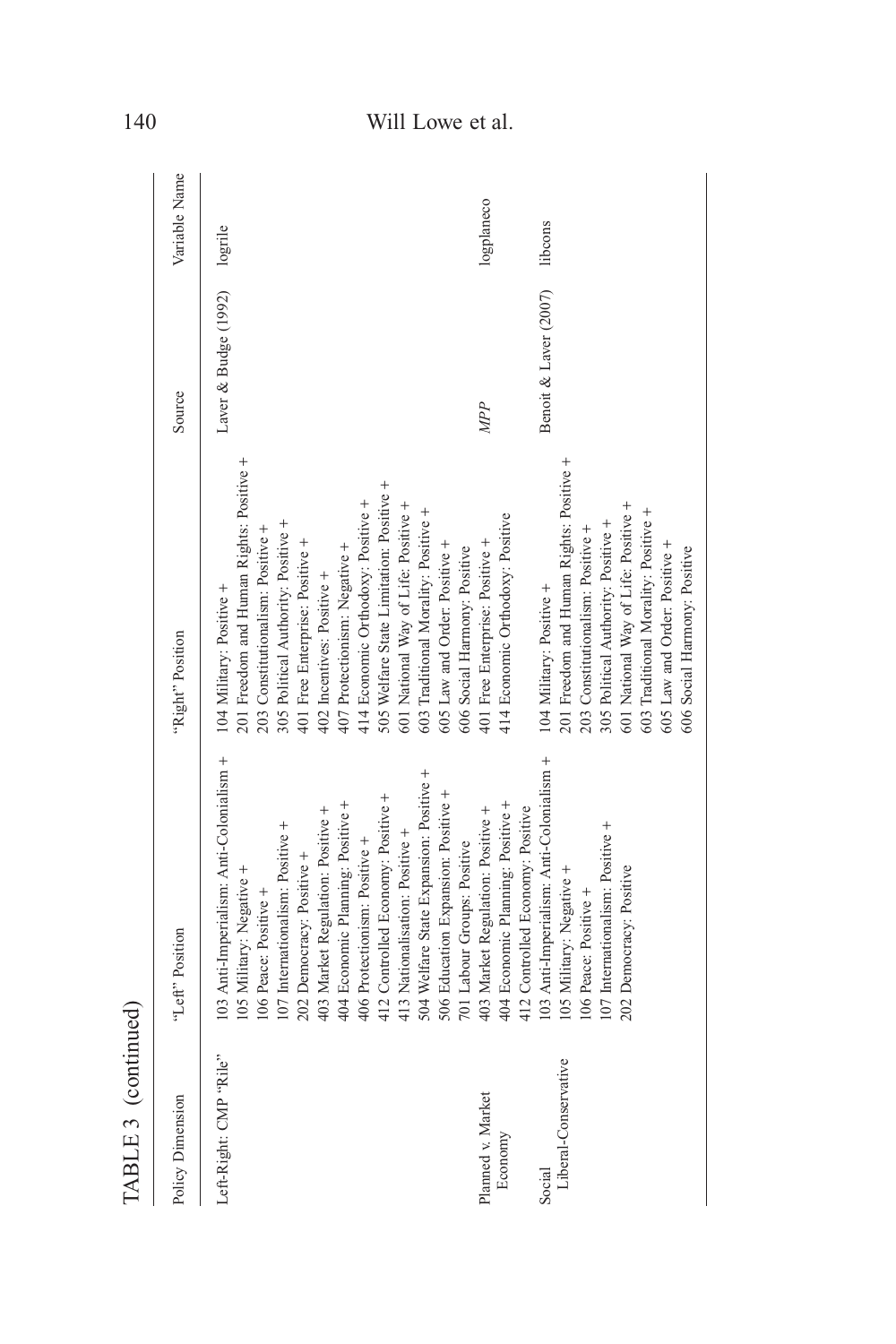



Relative Proportional Difference

illustrate by comparing them for a range of values across almost any scale. Notably,  $\hat{\theta}^{(R)}$  has a problem of reaching its limits for the extremes when  $L > 0$ ,  $R = 0$  or  $R > 0$ ,  $L = 0$ . While the problem with  $\theta$ <sup>(S)</sup> is that it registers linear changes with each additional extremecoded text unit in such situations,  $\theta^{(R)}$  registers no changes at all. Hence, a manifesto registering five exclusively left text units would be the same as one registering 500. To demonstrate this using the CMP data, Figure 1 plots the relative proportional difference versus the "saliency" scalings of the confrontational pair for "National Way of Life: Positive/Negative" (categories 601 and 602). The vertically stacked points at the limits of the scale (at  $-1.0$  and 1.0) show that additional mentions cause linear increases for the saliency scale, but no change for the relative proportional difference measure.

Several other problems with the existing scales also emerge from an inspection of Figure 1. First, because mentions of "national way of life" are relatively low in absolute frequency across manifestos, and because  $(R - L)/N \le (R + L)/N$ , the low frequency of these statements relative to all other statements severely shrinks  $\theta^{(S)}$ toward zero. The saliency measure is insensitive to changes for policy dimensions with low absolute frequency and misleadingly assigns a difference score close to the zero point. While we have shown this here for only the national way of life categories 601 and 602, it also applies to the CMP's biggest scale, Rile, encompassing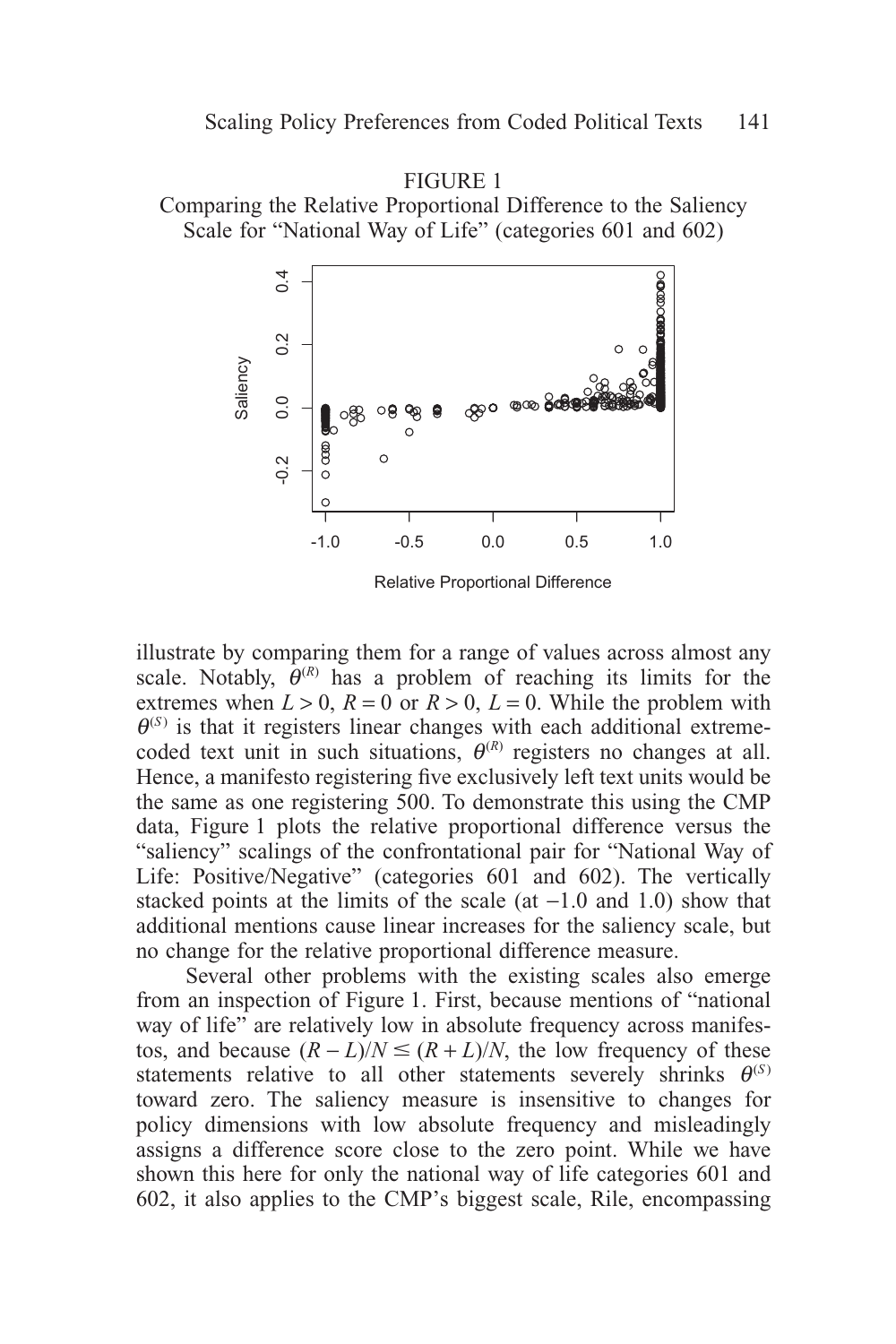26 categories in all. While in theory this scale runs from -1.0 to 1.0 (as a proportion), in practice the range spans only from  $-.5$  to  $.5$  for almost every manifesto measured.

A second problem, again with  $\theta^{(S)}$  can be seen at the extremes defined as  $L > 0$ ,  $R = 0$  for a left extreme, or  $R > 0$ ,  $L = 0$  for a right extreme. Extremity on the saliency measure  $\theta^{(S)}$  increases at a linear rate with each additional text unit in the extreme category. Substantively, the suggestion is that the same change occurs when the extreme-only category text units increase from 5 to 10 units, as when it increases from 105 to 100 units. This assumption of linear change in position given observed text unit counts is neither sensible nor supported by perceptual theory (see our discussion of the Weber-Fechner law above).

For each of these problems we have identified in  $\theta^{(S)}$ , a corresponding problem can also be found in  $\theta^{(R)}$ . The middle-range problem of lack of sensitivity for  $\theta^{(S)}$  is exactly reversed in  $\theta^{(R)}$ : small differences between *R* and *L* become highly influential on  $\theta^{(R)}$  when these are scaled as ratios of relative content  $R + L$ . An extreme example makes the point: imagine a series of manifestos from a party that had no real interest whatsoever in, and effectively no position on, protectionism. Irrelevant stochastic factors in text generation, or in the coding of the text, could plausibly result in a few essentially random counts of text units into each of the protectionism categories. The effect on  $\theta^{(R)}$  will be drastic in this situation, massively leveraging the error because it is only concerned with relatively proportional content.

If we compare the overall distribution of data for one of our composite scales—the environmental policy scale described above we can see a fairly stark contrast between the spread of values for different scales that reinforces the patterns we observed in examining the National Way of Life scale. In Figure 2, we compare the distribution of scores for "PER501 Environmental Protection: Positive" to a "confrontational" scale constructed from opposing categories. Our new scale of environmental protection is based on adding the two proenvironmental categories "Antigrowth Economy: Positive" (PER416) and "Environmental Protection: Positive" (PER501) as capturing antigrowth politics and "ecologism" and contrasting this with the environmentally opposed paradigm of economic growth, represented in the CMP by the category "Productivity: Positive" (PER410). Figure 2 not only shows the better dispersion of the logit scale, but also demonstrates anew the problems we have already seen: bunching around zero of the saliency scale, as well as the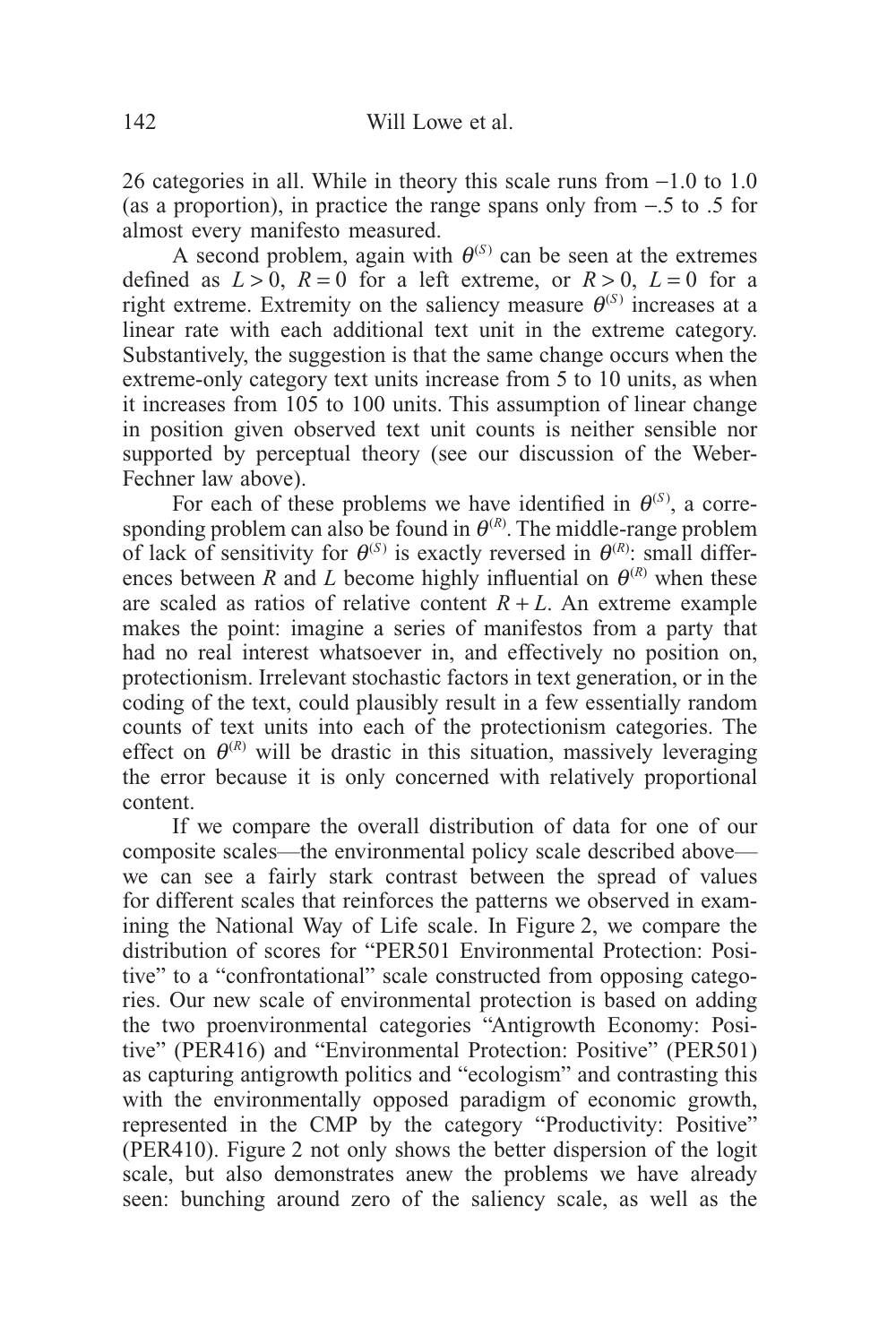

FIGURE 2 Distributions of Scales for Proposed Environmental Scales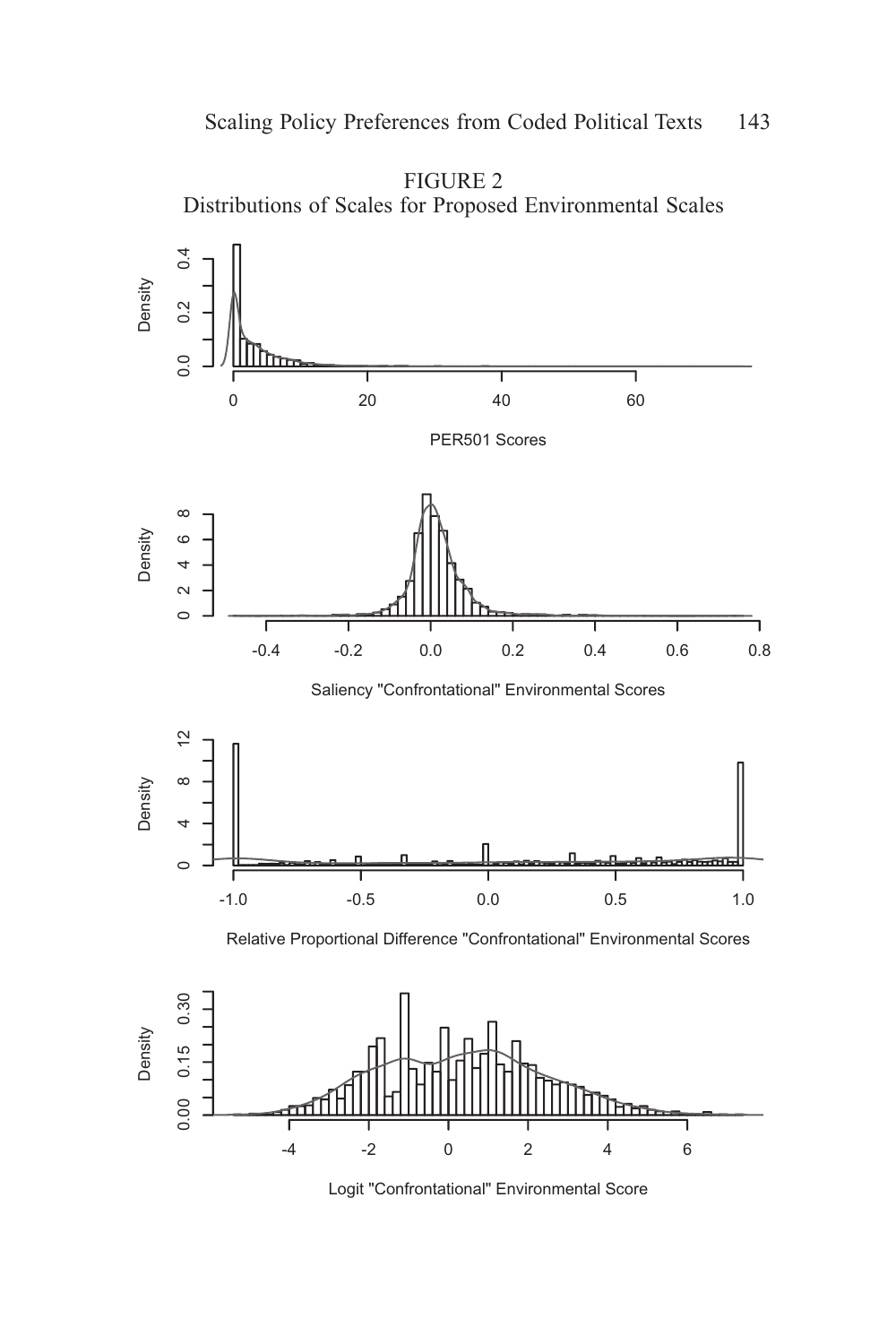bunching around the extremes of the relative proportional difference scale.

### *Comparisons to Expert Surveys of Policy*

Up to this point we have only compared one scale with another. To judge more conclusively whether a particular scale measures what we hope it measures, we can compare the CMP-based scales to independent, external measures of party positions based on expert surveys. Expert surveys such as Benoit and Laver (2006) have been shown to provide valid and reliable measures of party policy positions, but existing measures are limited in their time frame to the two decades since 1990. Only text-based measures such as the CMP have the potential to provide valid estimates of policy positions going further back in time. Limited comparisons of expert survey estimates to CMP measures were conducted by Benoit and Laver (2007), who tested the saliency-based Rile measures against expert survey ratings of left-right from Benoit and Laver (2006) and found a high correlation and lack of bias between the two measures. Because the large number of categories tends to wash out differences in large additive indexes such as Rile, here we perform the same comparison using smaller, more policy-specific scales.

We have compared the CMP-based indexes to the Benoit and Laver (2006) expert survey estimates of party position on the issue of social liberalism, one of two fundamental axes of political competition (the other being economic left-right) on which they place parties in every country. Some variant of this noneconomic dimension has been identified as a distinct, basic axis of political competition in numerous studies (e.g., Inglehart 1984; Marks, Wilson, and Ray 2002). Figure 3 plots the Benoit and Laver social liberalism dimension scores against each of the three scales based on counts of "604/603 Traditional Morality: Negative/Positive."

The patterns from the plots are consistent with the interscale comparisons examined earlier. The saliency scale is highly bunched around zero, suppressing variation even when huge differences are identified by the Benoit and Laver scores. The relative proportional scale in the middle panel shows spotty variation in the middle ranges, with a very high proportion of values at the right side where Benoit and Laver indicate a complete range of differences but the relative proportional scale has reached its maximum value. Finally, the logit scale looks approximately linear, has no bunching at the extremes, or dispersed points in the middle. Its scale is centred to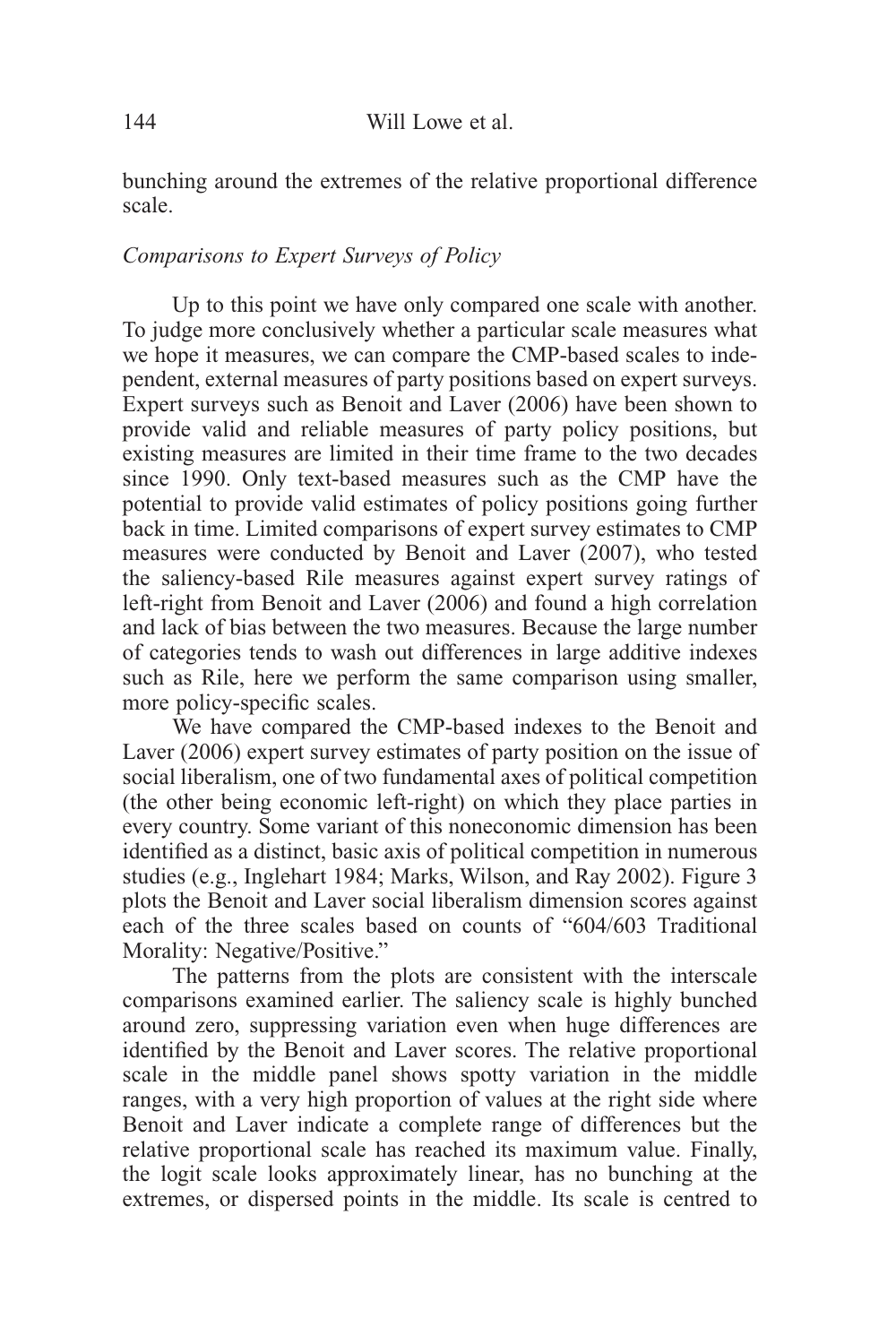

Comparison of CMP Scales of Traditional Morality with Benoit and

Logit Scale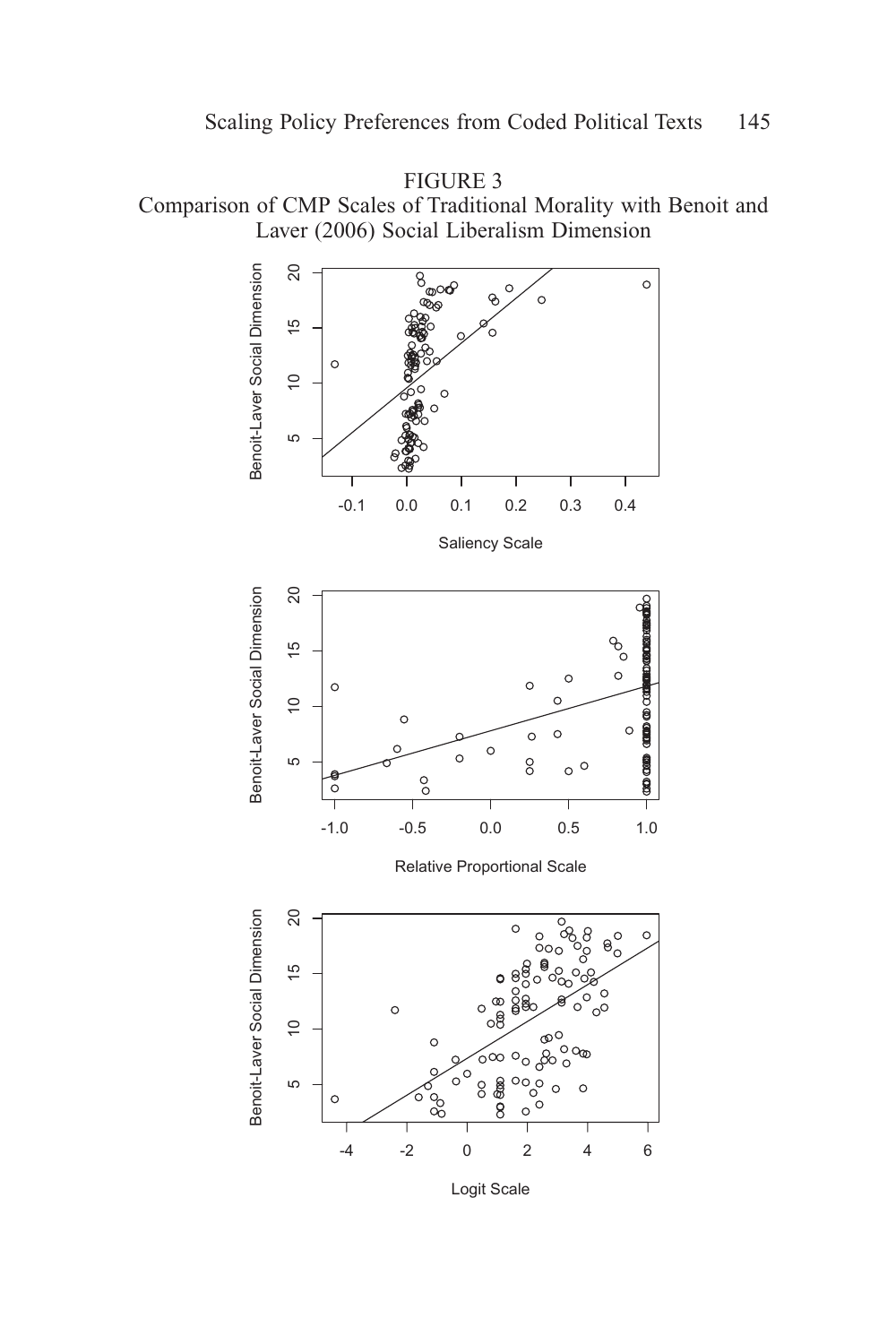the right of zero, reflecting the higher proportion of text units of "Traditional Morality: Positive" (and many exclusively so), but this does not perturb the scale's linear relationship with the expert survey scores. Residual analysis suggests that the relationship between expert survey scores and  $\theta^{(L)}$  are both linear and homoskedastic.<sup>15</sup>

Finally, we perform the comparison with one of our simple additive scales that is not strictly constructed from a bipolar pair. This is the dimension of environmental protection, where the "left" side has two components. This is also an interesting category for comparison since, as previously discussed, the CMP's saliency approach identifies only one possible side to this issue. In Figure 4 we compare the CMP's default single-category scale of 501, to the relative absolute proportional difference scale constructed as per Table 3, and to the corresponding logit scale. The two versions of the saliency scale (per501 and the difference scale we have proposed) are not particularly poor, although 501 is clearly bounded to be positive, with several values where the zero boundary suggests antienvironmental policies when in fact the party said nothing at all about the environment. The saliency difference scale (middle plot) is leftskewed with some extreme proenvironmental values skewing the pattern. The new scale (bottom plot), however, shows a much better behaved linear relationship with the Benoit and Laver scores, without the skew from the saliency or relative proportional difference plots. The logit scale suggests the more sensible conclusion that a manifesto containing 40% proenvironmental sentences is not 10 times more proenvironment than a manifesto with just 5%, but rather only about 2.3 times more. And by comparison to the one-sided policy issue approach suggested by pure saliency theory, the comparison in Figure 4 also reinforces our earlier argument that even seemingly one-sided issues perform better when recast in terms of confrontationally opposite categories.

As a final form of external validation, we also compare our suggested importance scale to the separately measured policy importance estimates from Benoit and Laver (2006). These are plotted, for four directly comparable measures, in Figure 5. The positive linear relationship for these scales suggests that the proposed measure of importance based on total mentions on either side of an issue do indeed form a valid indicator of the political importance of this issue to a party. Our proposed importance measure provides a scale for importance that is more valid linguistically, based on logarithmically increasing extremity. It also unlocks a general measure of importance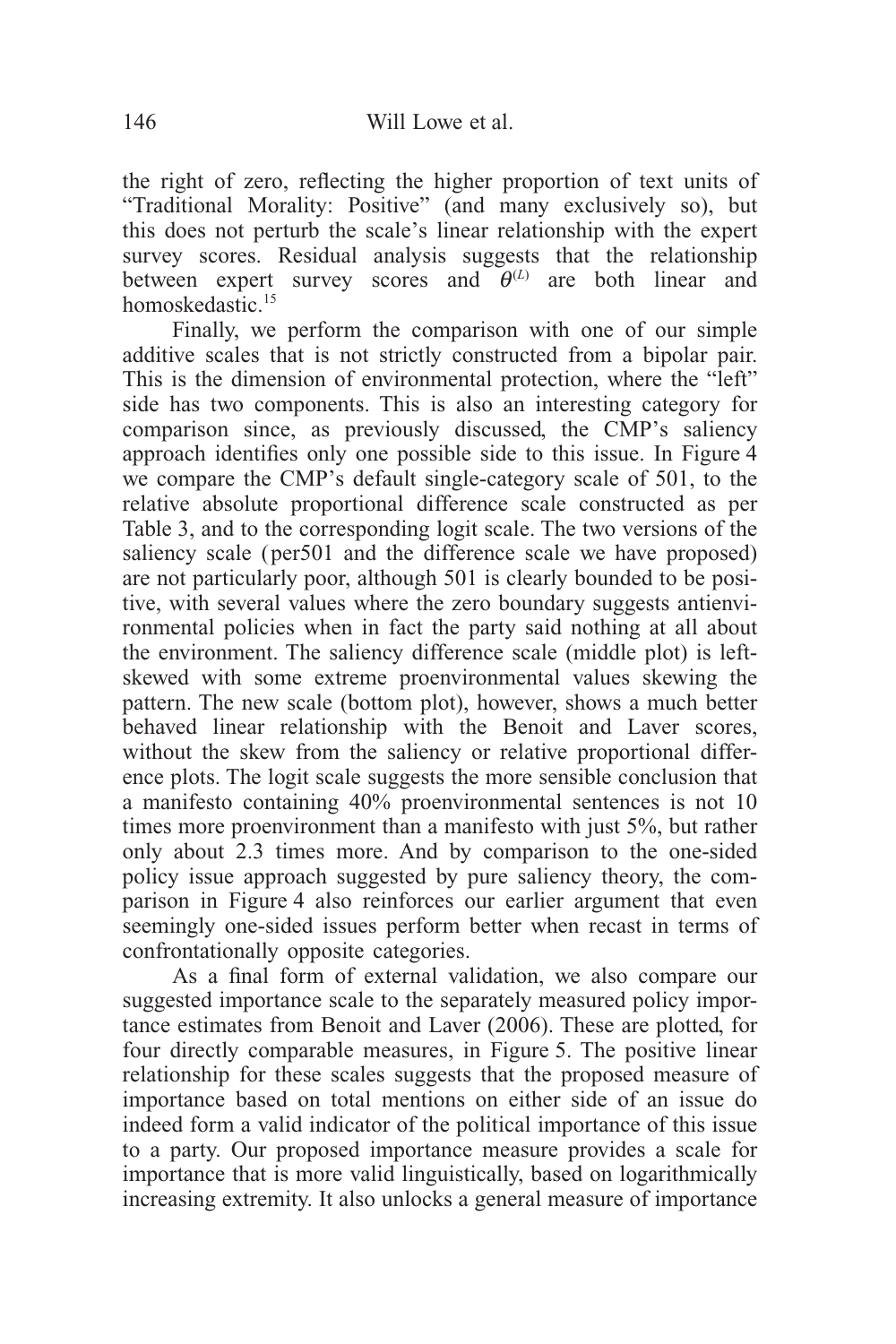



Logit (R=per501+per416, L=per410)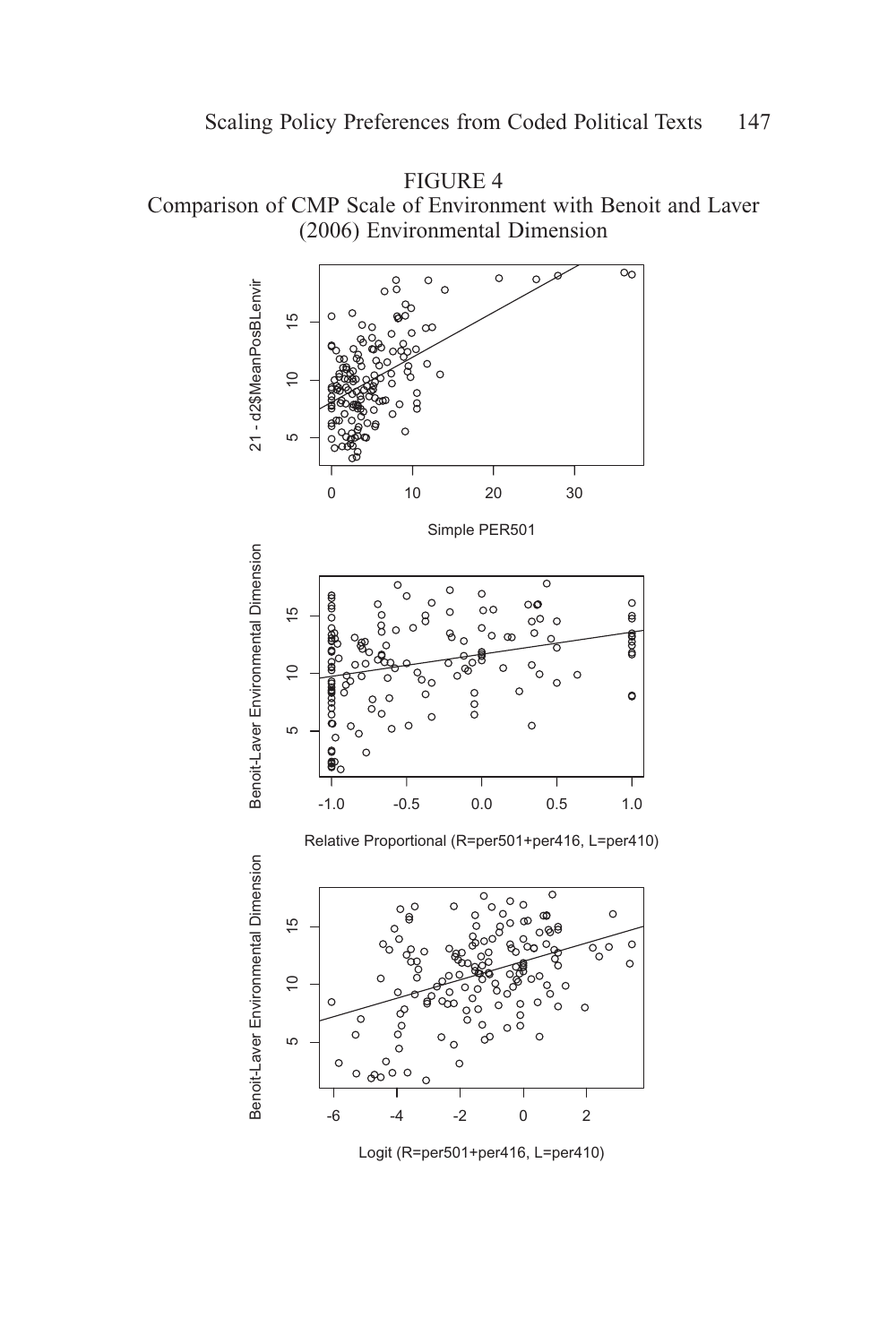



from the CMP data that has never before been made systematically available.

### **Recommendations**

By focusing attention on producing better measures of party policy positions over time, as well as introducing new measures of party policy, our study should contribute to new developments in the field of legislative studies, especially the study of legislatures in multiparty settings. To "understand what a legislature does (and why it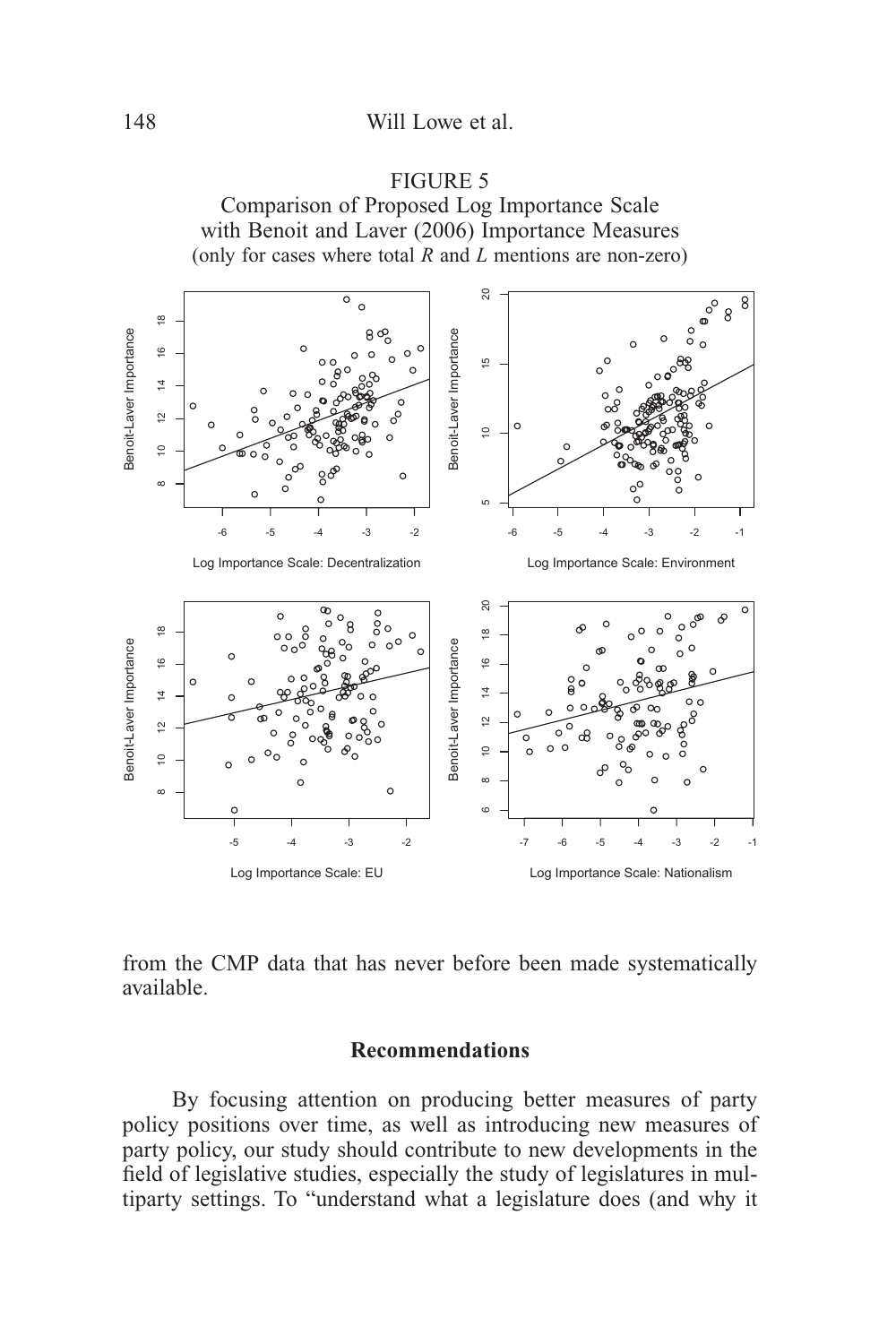does it) we need to know the policy preferences of its members" (Loewenberg 2009, 415). This need for data becomes all the more interesting at the party level in contexts with multiparty governments, coalitions, and high party discipline.

Our conclusions can be summarized as follows. First, our analysis of the use of the logit scale to estimate left-right positions from counts of textual categories, as well as our demonstration through direct comparison to other scales as well as to independent external data, suggests that the logit scale is superior and should be used in place of the "saliency" and "relative proportional difference" approaches used previously. We recommend using the logit scale for all policy categories and have provided a set of 21 such scales (in Tables 1 and 3) that can be constructed directly from the existing CMP dataset. In addition, we have calculated uncertainty estimates for all quantities using the simulation method proposed by Benoit, Laver, and Mikhaylov (2009). This dataset is available immediately and offers a superior alternative to the estimates supplied by the CMP, estimates that we have shown are based on the inferior saliency-based scales, and with few exceptions not constructed in the confrontational pairing approach we recommend here.

Second, we have proposed a new and separate measure of policy importance that is consistent with our logit scale of position and demonstrated that this proposed scale correlates well with independent, external measures of policy importance from expert surveys. These importance estimates are also provided with accompanying uncertainty measures.

Finally, we have shown that the assumption that individual parties take only one side, and indeed that all parties take the same side, of an issue, is demonstrably false, even given the CMP's own dataset. For our purposes, this implies a critique of the basic CMP coding scheme, since the existing scheme consists of a mixture of confrontational and saliency-based categories. Our analysis suggests that any revision of the coding scheme would complete the step toward a fully confrontational coding scheme, consisting only of opposing, *pro* and *contra* categories. It would also be possible to go one step further and include a neutral category for each confrontational policy scale, which could be ignored when computing  $\theta^{(L)}$  but counted when considering  $\theta^{(I)}$ . This would address the concerns of McDonald and Mendes (2001b) about the nonreflection of neutral stances in the positional scales, as well as better reflecting overall policy importance based on counting text units.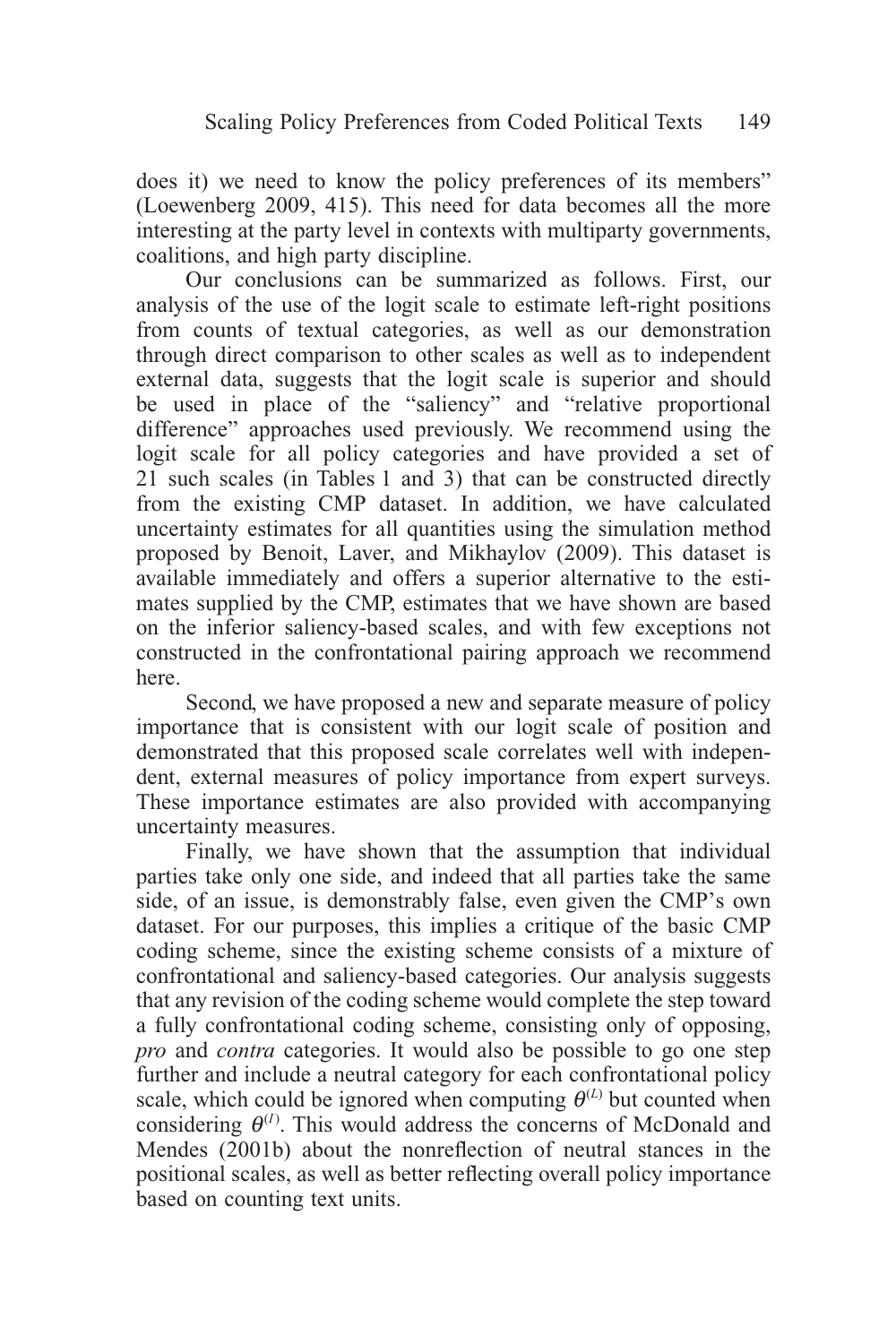*Will Lowe* <w.lowe@maastrichtuniversity.nl> *is Assistant Professor in Research Methods, Department of Political Science, Maastrich University, P.O. Box 616, 6200 MD Maastricht, The Netherlands. Kenneth Benoit* <kbenoit@lse.ac.uk> *is Professor and Director of the Methodology Institute, London School of Economics, Columbia House, Houghton Street, London WC2A 2AE, United Kingdom. Slava Mikhaylov* <v.mikhaylov@ucl.ad.uk> *is a Lecturer in Political Science, University College London, The Rubin Building, 29/30 Tavistock Square, London, WC1H 9QU, United Kingdom. Michael Laver* <michael.laver@nyu.edu> *is Professor of Politics, New York University, 19 W. 4th Street, New York, NY 10012*.

### APPENDIX: DATASET DESCRIPTION

The data described in this paper are available for download from http://www.kenbenoit.net/cmp/scales/. The dataset contains all of the variables described in Tables 1 and 3, with suffixes indicating whether the variable refers to position, the 95% confidence interval on position, the estimate of importance, and the standard errors of position and importance. For the variable protectionism (for example), the five associated variables are:

| protectionism       | position estimate                      |
|---------------------|----------------------------------------|
| protectionism lo95  | 95% lower bound for position estimate  |
| protectionism hi95  | 95% upper bound for position estimate  |
| protectionism SE    | standard error for position estimate   |
| protectionism imp   | importance estimate                    |
| protectionism impSE | standard error for importance estimate |
|                     |                                        |

### **NOTES**

This paper was originally prepared for presentation at the 2008 ECPR General Conference, Potsdam. We thank Thomas Däubler and Jonathan Slapin for comments on multiple drafts of this manuscript. This research was supported in part by the Irish Research Council for Humanities and the Social Sciences.

1. Details may be found in Table 3. We return to this scale later in the text.

2. For the initial development we treat each policy area as defined by one "left" and one "right" CMP category. In fact neutral categories are also possible, and in some cases it is helpful to aggregate more than one CMP category to generate a substantively appropriate left of right count.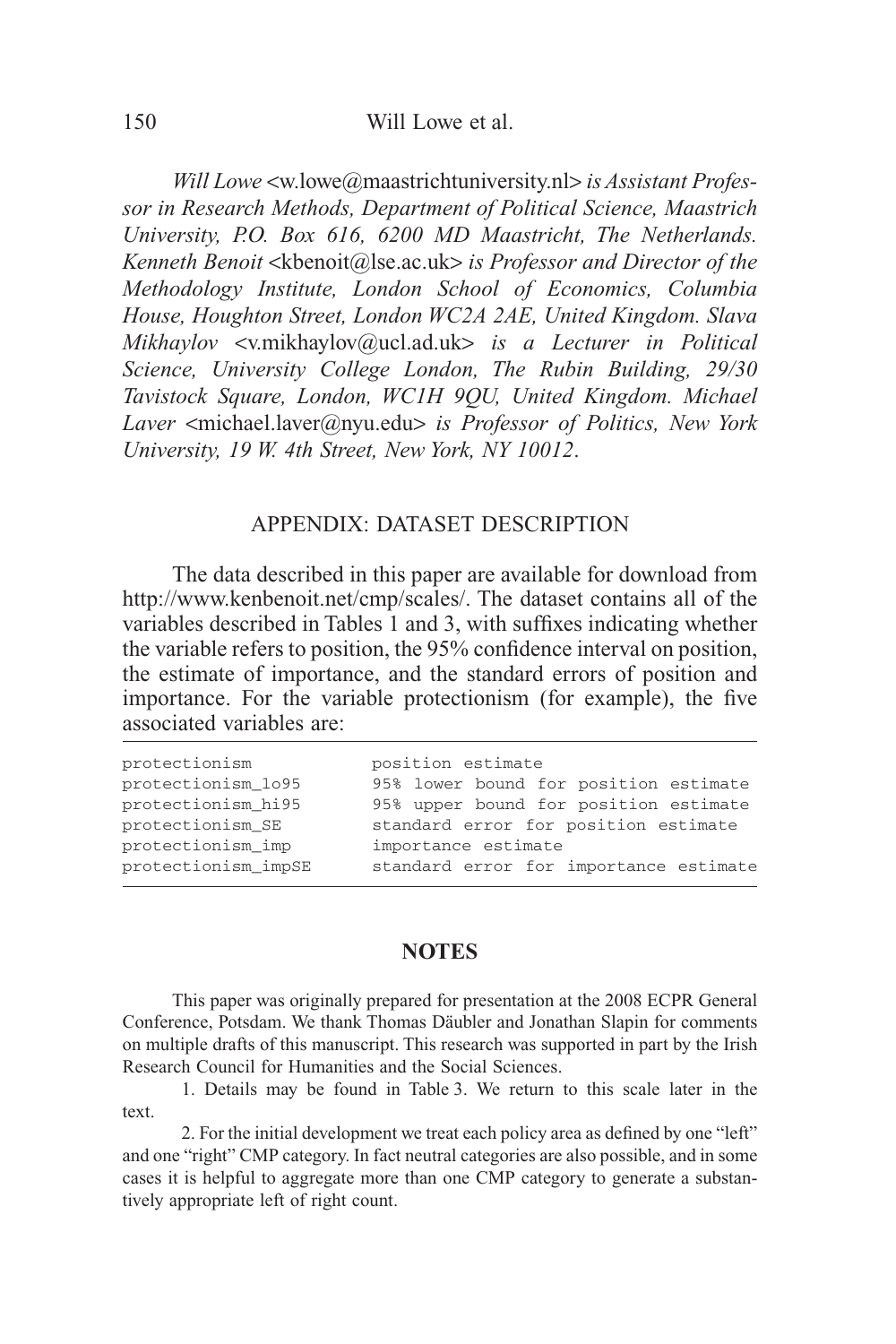3. More precisely, the CMP's saliency-based scale multiplies  $\theta$  by 100 to allow interpretation as a percentage.

4. The percentage of uncodeable content in the average manifesto in the CMP combined dataset is 6.8%, making the inclusion of uncoded content a real worry for many texts.

5. More complex nonlinear marginal effects that decrease the effect of early as well as later mentions have long been suggested (e.g., Jakobovits and Lambert 1963; Jakobovits and Hogenraad 1967) and are intuitively reasonable for manifesto data, perhaps as part of an interaction with issue salience. Investigating this relationship is further work.

6. Later research (Stevens 1957) has established a range of power law relationships between physical and subjective magnitudes in different modalities, not all of which exhibit decreasing marginal effects. Nevertheless we work here with the logarithmic relationship because of its simplicity, its linguistic motivation as sketched above, and most importantly, its excellent fit to policy positions generated independently by experts, considered below.

7. The scale is given units by reference to a barely perceptible reference sound.

8. In practice, however, the logit scales applied to the CMP data ranges from approximately  $-7$  to  $+7$ , since few *R* or *L* categories (or indeed, *N*) tend to exceed  $log(1000) = 6.9.$ 

9. In applications we follow standard statistical practice in the analysis of contingency tables and add 0.5 to *L* and *R*, (Agresti 1996). This can be motivated as a means to reduce estimation bias (Firth 1993) or to provide better behaved interval measures of uncertainty (Brown, Cai, and DasGupta 2001).

10. Statistical latent variable modelers (e.g., Clinton, Jackman, and Rivers 2004; Slapin and Proksch 2008) make the same observation by noting that the zero point, direction, and units of the measurements are model identification constraints not substantive assertions about position.

11. In the framework of parametric models,  $\theta^{(L)}$  could be seen as subpart of a multinomial logistic regression model of the category counts  $[R, L, N - (R + L)]$ in party platform, where  $N - (R + L)$  is the number of sentences assigned to other categories or left uncoded. Using L as a base category,  $\theta^{(L)}$  will, as N increases, approximate the first linear predictor in such a model.

12. In the saliency theory approach, policy dimensions are assumed to consist of issue areas or clusters of issues (Robertson 1976, 61).

13. In Danish: "Miljøpolitikken [environmental policy] måikke stille danske virksomheder dårligere, end virksomhederne i de lande vi konkurrerer med" (Venstre Manifesto 1988). We thank Jacob Rathlev for this suggestion and Martin Hansen for drawing attention to this example and for help with the translation.

14. This reflects the definition of one of the core four dimensions in the expert survey in Benoit and Laver (2006, 129).

15. Similar patterns are easily observed for numerous other scales, such as Multiculturalism: Positive/Negative against the Benoit and Laver scores for nationalism and immigration.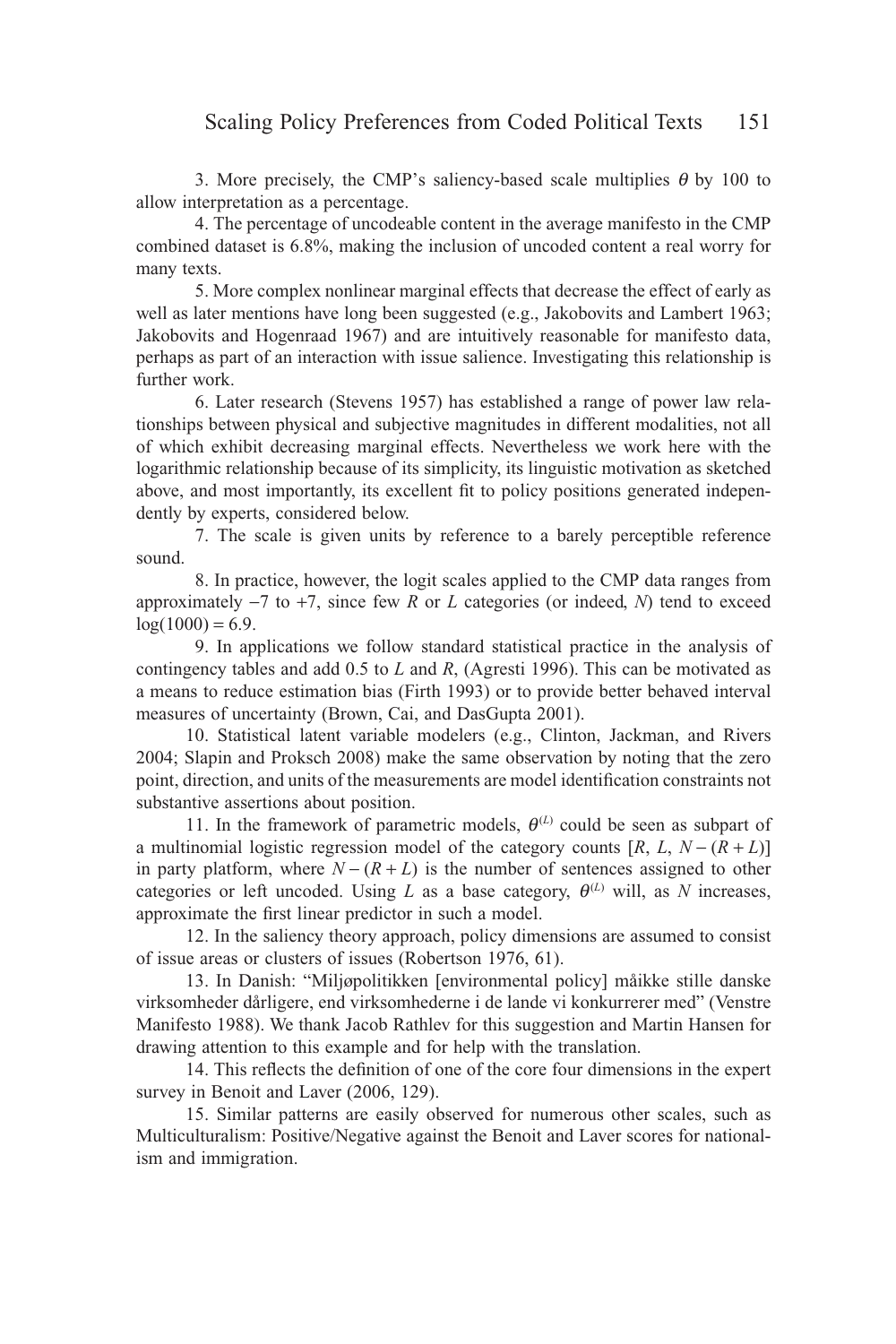### 152 Will Lowe et al.

### **REFERENCES**

Agresti, A. 1996. *An Introduction to Categorical Data Analysis*. New York: Wiley.

- Alemán, E., E. Calvo, M.P. Jones, and N. Kaplan. 2009. "Comparing Cosponsorship and Roll-Call Ideal Points." *Legislative Studies Quarterly* 34 (1): 87–116.
- Bara, J., A. Weale, and A. Biquelet. 2007. "Analysing Parliamentary Debate with Computer Assistance." *Swiss Political Science Review* 13 (4): 577–605.
- Baumgartner, F.R., C. Green-Pedersen, and B.D. Jones. 2008. *Comparative Studies of Policy Agendas*. London: Routledge.
- Benoit, K., and M. Laver. 2003. "Estimating Irish Party Positions using Computer Wordscoring: The 2002 Elections." *Irish Political Studies* 17 (2): 97–107.
- Benoit, Kenneth, and Michael Laver. 2006. *Party Policy in Modern Democracies*. London: Routledge.
- Benoit, Kenneth, and Michael Laver. 2007. "Estimating Party Policy Positions: Comparing Expert Surveys and Hand Coded Content Analysis." *Electoral Studies* 26 (1): 90–107.
- Benoit, Kenneth, Michael Laver, and Slava Mikhaylov. 2009. "Treating Words as Data with Error: Uncertainty in Text Statements of Policy Positions." *American Journal of Political Science* 53 (April): 495–513.
- Brown, L.D., T.T. Cai, and A. DasGupta. 2001. "Interval Estimation for a Binomial Proportion (with discussion)." *Statistical Science* 16: 101–33.
- Budge, Ian. 1994. "A New Spatial Theory of Party Competition: Uncertainty, Ideology and Policy Equilibria Viewed Comparatively and Temporally." *British Journal of Political Science* 24 (4): 443–67.
- Budge, Ian. 1999. *Estimating Party Policy Preferences: From Ad Hoc Measures to Theoretically Validated Standards*. Number 139 in "Essex Papers in Politics and Government." University of Essex and Department of Government.
- Budge, Ian, Hans-Dieter Klingemann, Andrea Volkens, Judith Bara, and Eric Tanenbaum. 2001. *Mapping Policy Preferences: Estimates for Parties, Electors, and Governments 1945–1998*. Oxford: Oxford University Press.
- Carroll, Royce, Jeffrey B. Lewis, James Lo, Keith T. Poole, and Howard Rosenthal. 2009. "Comparing NOMINATE and IDEAL: Points of Difference and Monte Carlo Tests." *Legislative Studies Quarterly* 34 (4): 555–91.
- Carrubba, C., M. Gabel, and S. Hug. 2008. "Legislative Voting Behavior, Seen and Unseen: A Theory of Roll-Call Vote Selection." *Legislative Studies Quarterly* 33 (4): 543–72.
- Clinton, J., S. Jackman, and D. Rivers. 2004. "The Statistical Analysis of Roll Call Voting: A Unified Approach." *American Journal of Political Science* 98 (2): 355–70.
- Clinton, J.D., and S. Jackman. 2009. "To Simulate or NOMINATE?" *Legislative Studies Quarterly* 34 (4): 593–621.
- Efron, Bradley, and Robert Tibshirani. 1994. *An Introduction to the Bootstrap*. New York: Chapman and Hall/CRC Hall.
- Elff, M. 2008. "A Spatial Model of Electoral Platforms." POLMETH Working Paper.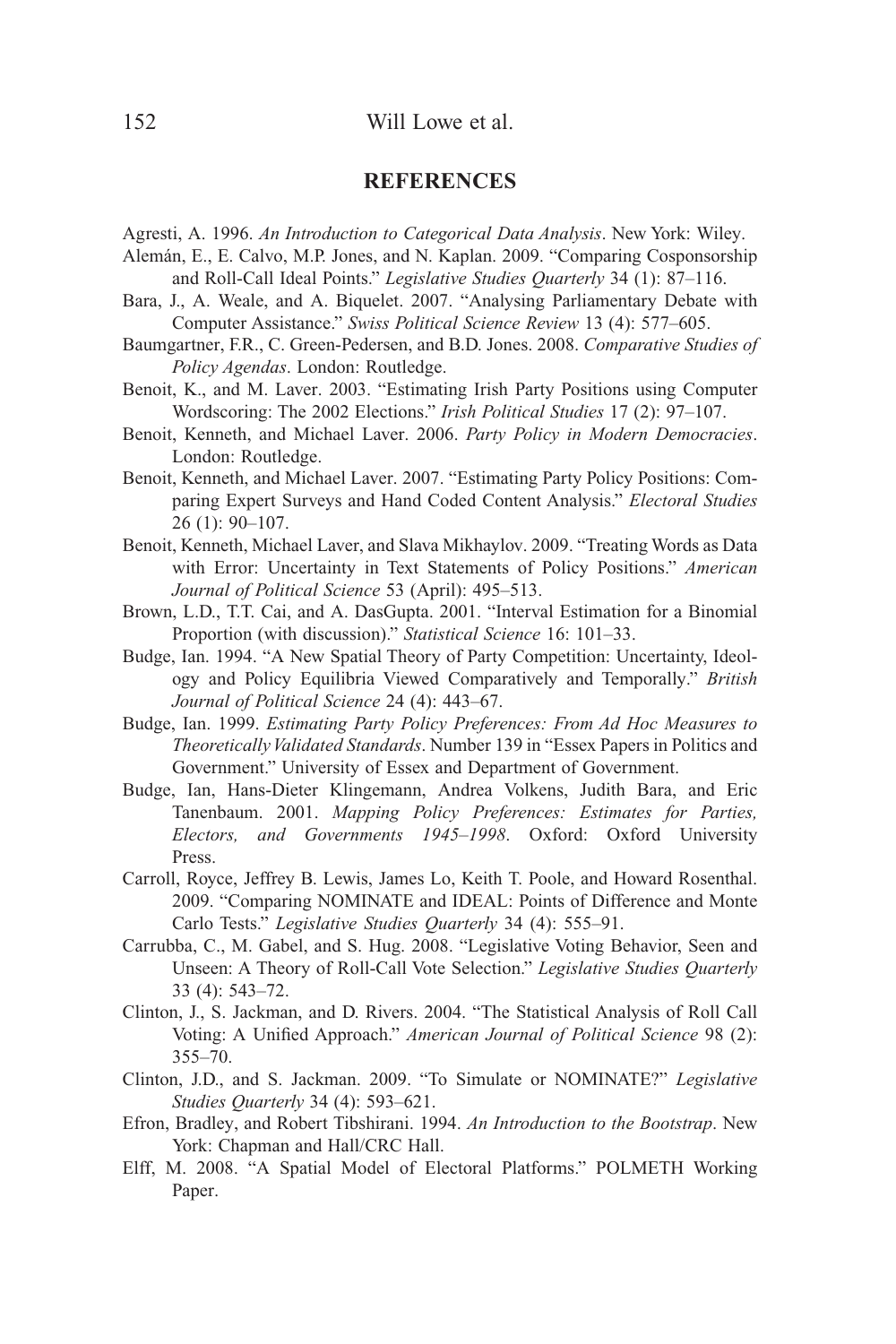- Fechner, G.T. 1965. Elemente der Psychophysik, Sections VII and XVI. In *A Source Book in the History of Psychology*, ed. R.J. Herrnstein and E.G. Boring. Harvard University Press, 66–75.
- Firth, D. 1993. "Bias Reduction of Maximum Likelihood Estimates." *Biometrika* 80  $(1): 27 - 38.$
- Fleiss, Joseph L., B. Levin, and M.C. Paik. 2003. *Statistical Methods for Rates and Proportions*. 3d ed. New York: John Wiley.
- Gabel, Matthew, and John Huber. 2000. "Putting Parties in Their Place: Inferring Party Left-Right Ideological Positions from Party Manifesto Data." *American Journal of Political Science* 44: 94–103.
- Gemenis, K., and E. Dinas. 2010. "Confrontation Still? Examining Parties' Policy Positions in Greece." *Comparative European Politics* 8: 179–201.
- Grofman, Bernard. 2004. "Downs and Two-Party Convergence." *Annual Review of Political Science* 7: 25–46.
- Hilliard, D., S.J. Purpura, and S. Wilkerson. 2007. "Computer Assisted Topic Classification for Mixed Methods Social Science Research." *Journal of Information Technology and Politics* 4 (4): 31–46.
- Hix, S., and A. Noury. 2009. "After Enlargement: Voting Patterns in the Sixth European Parliament." *Legislative Studies Quarterly* 34 (2): 159–74.
- Hooghe, Liesbet, Ryan Bakker, Anna Brigevich, Catherine de Vries, Erica Edwards, Gary Marks, Jan Rovny, and Marco Steenbergen. 2008. "Reliability and Validity of Measuring Party Positions: The Chapel Hill Expert Surveys of 2002 and 2006." University of North Carolina, Chapel Hill manuscript.
- Hopkins, D., and G. King. 2010. "A Method of Automated Nonparametric Content Analysis for Social Science." *American Journal of Political Science* 54 (1): 229–47.
- Inglehart, Ronald. 1984. The Changing Structure of Political Cleavages in Western Society. In *Electoral Change, Realignment and Dealignment in Advanced Industrial Democracies*, ed. Russell Dalton et al. Princeton: Princeton University Press, 25–69.
- Jakobovits, Leon A., and R. Hogenraad. 1967. "Some Suggestive Evidence on the Operation of Semantic Generation and Satiation in Group Discussions." *Psychological Reports* 20: 1247–50.
- Jakobovits, Leon A., and W.E. Lambert. 1963. The Effects of Repetition in Communication on Meanings and Attitudes. In *Television and Human Behavior*, ed. L. Arons and M.A. May. New York: Appleton-Century-Crofts, 167–76.
- Jeffreys, H. 1946. "An Invariant Form for the Prior Probability in Estimation Problems." *Proceedings of the Royal Society of London. Series A, Mathematical and Physical Sciences* 186 (1007): 453–61.
- Kim, Heemin, and Richard C. Fording. 2002. "Government Partisanship in Western Democracies, 1945–1998." *European Journal of Political Research* 41 (2): 187–206.
- Klemmensen, R., S.B. Hobolt, and M.E. Hansen. 2007. "Estimating Policy Positions using Political Texts: An Evaluation of the Wordscores Approach." *Electoral Studies* 26 (4): 746–55.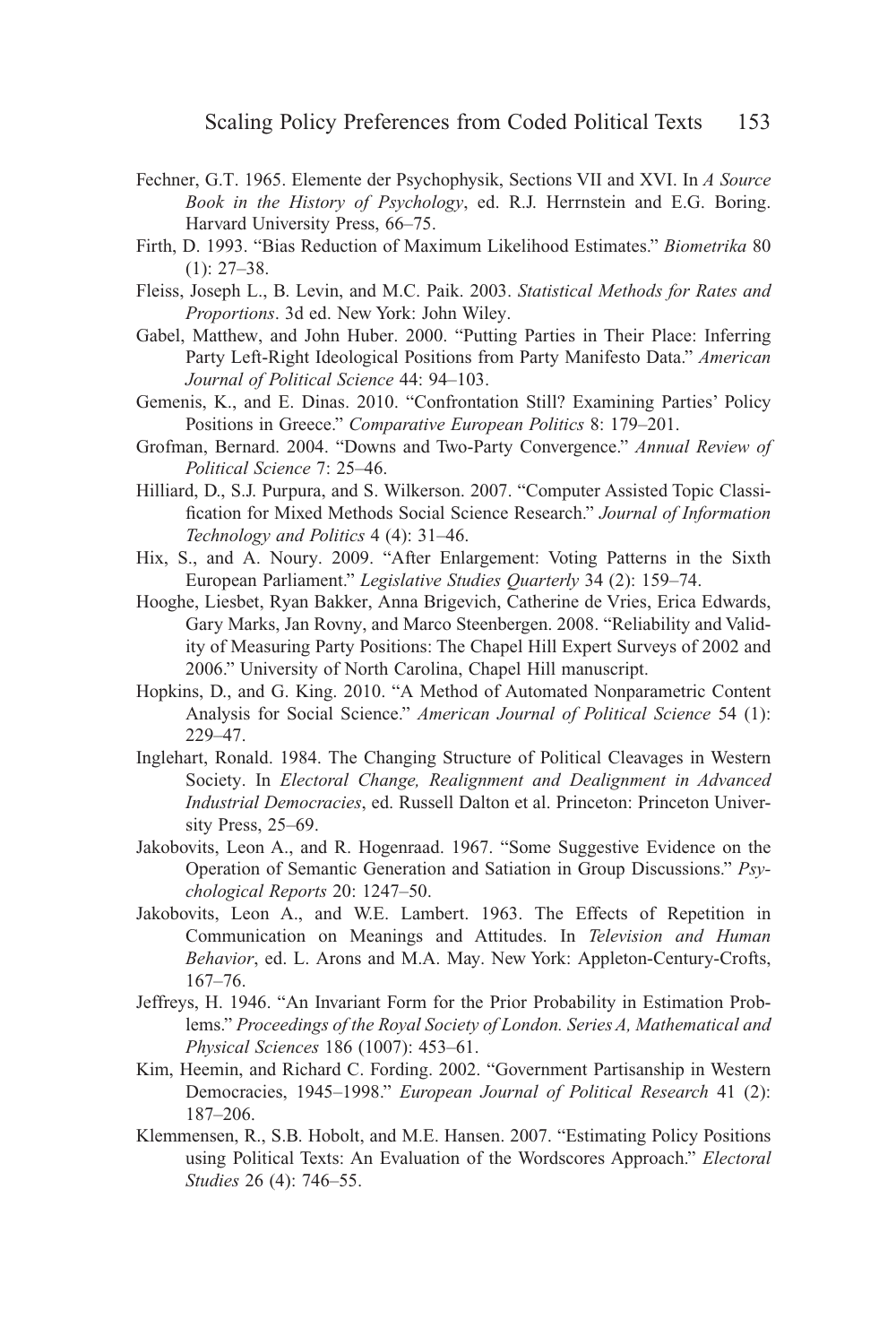- Klingemann, Hans-Dieter, Andrea Volkens, Judith Bara, Ian Budge, and Michael McDonald. 2006. *Mapping Policy Preferences II: Estimates for Parties, Electors, and Governments in Eastern Europe, European Union and OECD 1990*– *2003*. Oxford: Oxford University Press.
- Krippendorff, Klaus. 2004. *Content Analysis: An Introduction to Its Methodology*. 2d ed. Thousand Oaks, CA: Sage.
- Laver, M., and J. Garry. 2000. "Estimating Policy Positions from Political Texts." *American Journal of Political Science* 44 (3): 619–34.
- Laver, Michael. 2001. *Estimating the Policy Position of Political Actors*. New York: Routledge.
- Laver, Michael, and Ben W. Hunt. 1992. *Policy and Party Competition*. New York: Routledge.
- Laver, Michael, and Ian Budge. 1992. *Party Policy and Government Coalitions*. New York: St. Martin's Press.
- Laver, Michael, Kenneth Benoit, and John Garry. 2003. "Estimating the Policy Positions of Political Actors using Words as Data." *American Political Science Review* 97 (2): 311–31.
- Loewenberg, G. 2008. "Introduction." *Legislative Studies Quarterly* 33 (4): 499– 500.
- Loewenberg, G. 2009. "Introduction." *Legislative Studies Quarterly* 34 (4): 451–53.
- Lowe, W. 2008. "Understanding Wordscores." *Political Analysis* 16 (4): 356–71.
- Marks, Gary, Carole Wilson, and Leonard Ray. 2002. "National Political Parties and European Integration." *American Journal of Political Science* 46 (3): 585– 94.
- Martin, L.W., and G. Vanberg. 2007. "A Robust Transformation Procedure for Interpreting Political Text." *Political Analysis* 16 (1): 93–100.
- McDonald, Michael, and Silvia Mendes. 2001a. "Checking the Party Policy Estimates: Convergent Validity." In *Mapping Policy Preferences: Estimates for Parties, Electors, and Governments 1945–1998*, ed. Ian Budge, Hans-Dieter Klingemann, Andrea Volkens, Judith Bara, and Eric Tanenbaum. Oxford University Press, 127–41.
- McDonald, Michael, and Silvia Mendes. 2001b. "The Policy Space of Party Manifestos." In *Estimating the Policy Position of Political Actors*, ed. Michael Laver. London: Routledge, 90–114.
- Monroe, B., and K. Maeda. 2004. "Talk's Cheap: Text-Based Estimation of Rhetorical Ideal-Points." POLMETH Working Paper.
- Monroe, B.L., K.M. Quinn, and M.P. Colaresi. 2008. "Fightin'Words: Lexical Feature Selection and Evaluation for Identifying the Content of Political Conflict." *Political Analysis* 16 (4): 372–403.
- Neuendorf, K.A. 2002. *The Content Analysis Guidebook*. Thousand Oaks CA: Sage.
- Newcombe, R.G. 2001. "Logit Confidence Intervals and the Inverse Sinh Transformation." *American Statistician* 55: 200–02.
- Pennings, P., and H. Keman. 2002. "Towards a New Methodology of Estimating Party Policy Positions." *Quality and Quantity* 36 (1): 55–79.
- Popping, Roel. 2007. "Text Analysis for Knowledge Graphs." *Quality and Quantity* 41: 691–709.